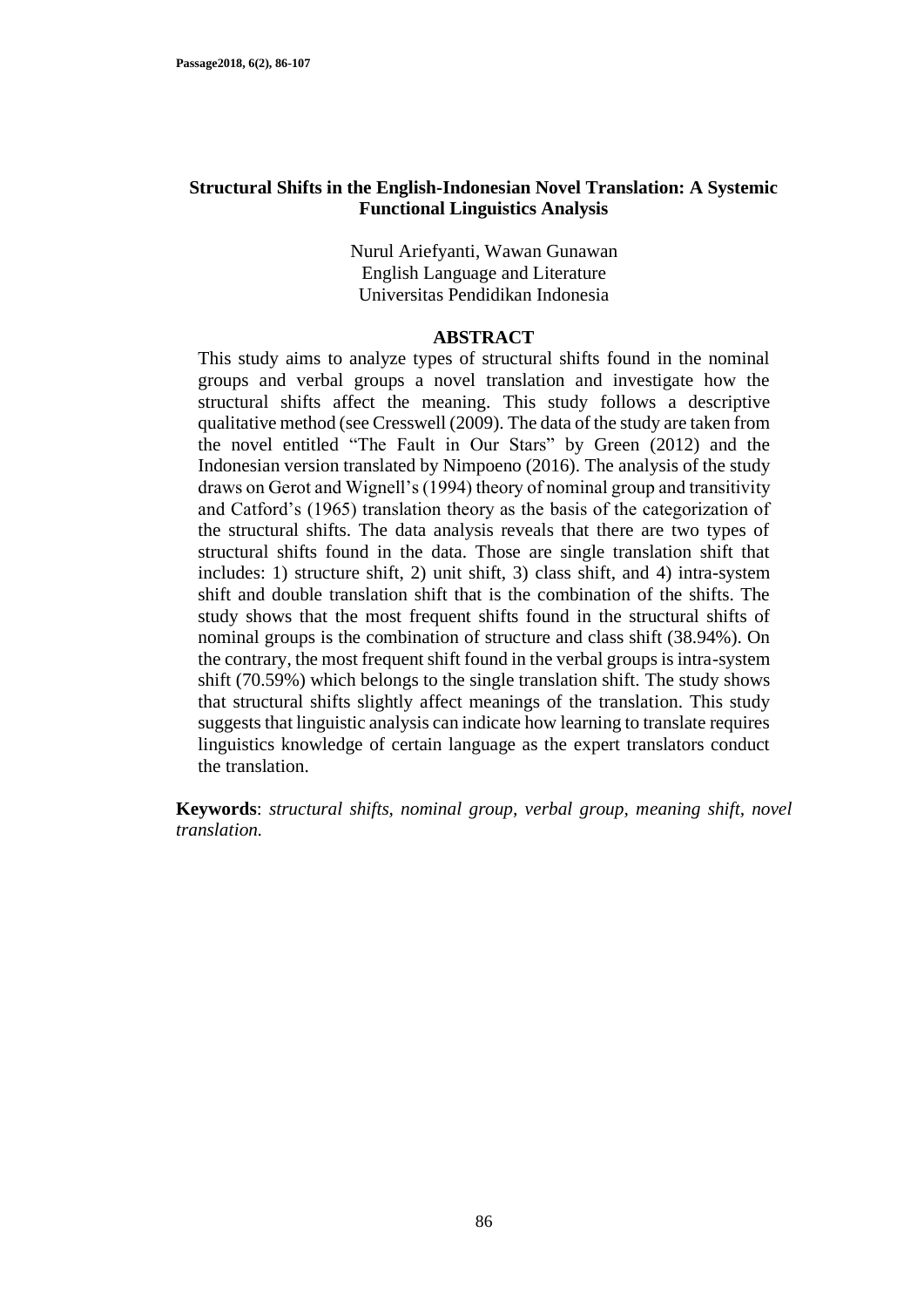### **INTRODUCTION**

There are many forms of information that can be found in most of the place in the world. The manifestation of information is usually in the form of written text such as novel, article, short story, or book. These kinds of written text function as the means of information delivery that is hardly separated in human life. In the dissemination of information, particularly, in the different countries, language has become constrain for the people who do not speak other languages. For example, Indonesian tend to have difficulties in understanding information written in English since their mother tongue is Bahasa Indonesia. Due to different languages used across the globe, translation has become a concern in human life for it is considered a means of communication between two, or even more languages.

In the process of translation, there are number of methods that can help a translator to transfer meanings appropriately. The use of appropriate translation method is important since an improper use of method can lead to an incomplete or error rendering.

Unfortunately, in the real situation, Indonesian translators usually face some constrains. For instance, there is a limited reference such as research or book about translation regarding Bahasa Indonesia. The references that can be found are mostly focusing on other languages (Akbari; 2012, Hijjo; 2013 & Vossoughi and Pourebrahim; 2010). The studies tend to focus on the translation strategies from English to other languages such as Persian and Arabic, that have different linguistic features from Bahasa Indonesia. Another constrain is lack of linguistic studies to see whether the shifts of language structure can function as a means of conveying meaning. Since most of the studies focus on the analysis of translation procedures, methods, and strategies (Ardhani; 2015, Iskartina; 2016, Nugroho; 2016 & Garry; 2014), thus it is significant to conduct the translation studies regarding linguistics aspect. The availability of linguistics aspect in translation studies can help translators to get more insight to reproduce the text based on the linguistic features of each language. The linguistic features of each language are differed. Each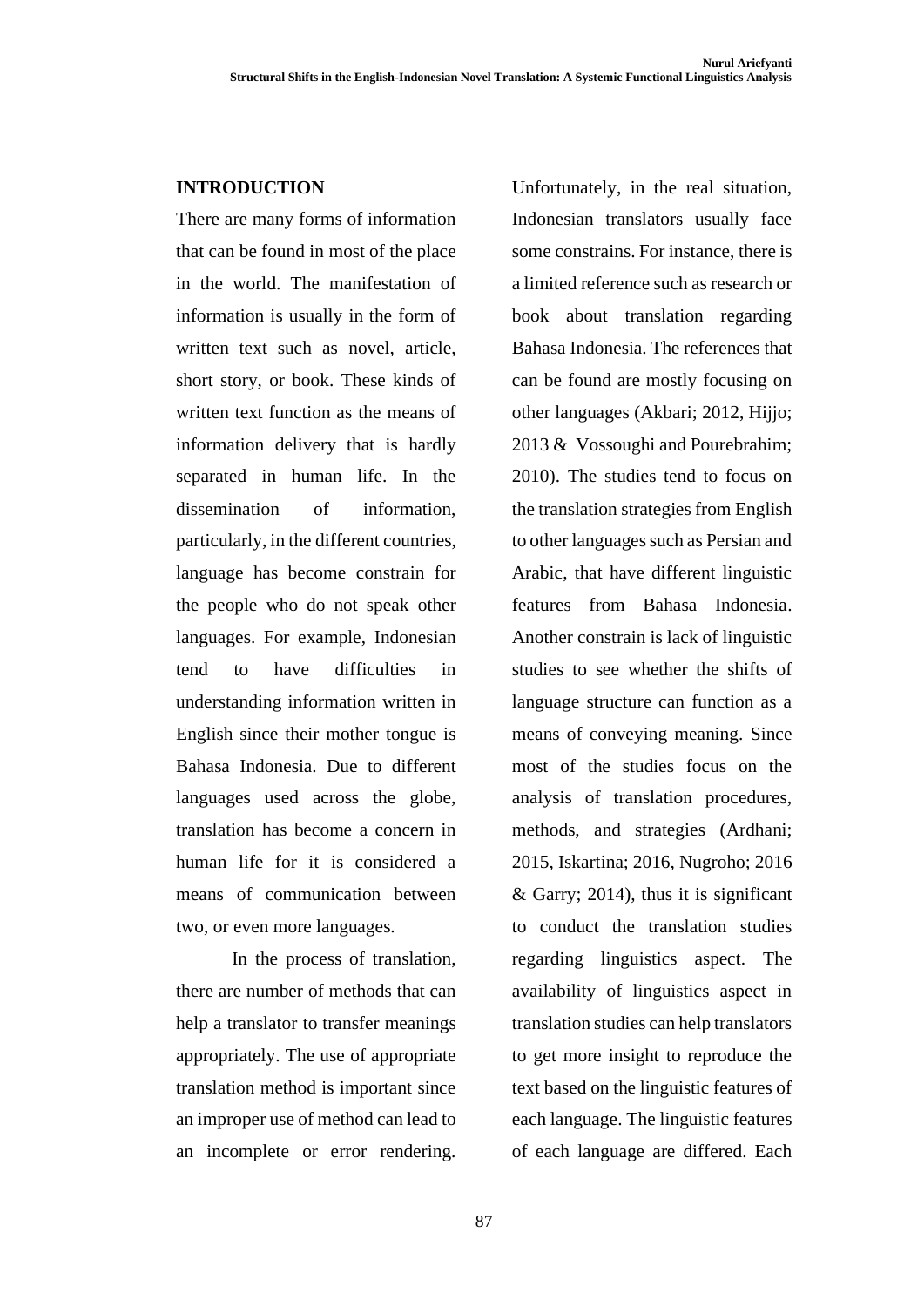**Passage2018, 6(2), 86-107**

language that exists in the world has different structures.

The variance of structure in languages is actually a common issue that appears in translation process. The term 'shift' is first mentioned by Catford (1965), a linguist and phonetician. He defines shift as the change of formal structure of the source language into the target language (Catford, 1965). Different system of language structures in each language can lead to a structural shift which can be an addition or omission of the aspect of language and the overall changes in a sentence. A study regarding structural shifts has been conducted by Akbari (2012) and Vossoughi and Pourebrahim (2010). Akbari analyzed the structural shifts in children's literature while Vossoughi and Purebrahim focus on the analysis of grammatical shifts in the news. The result of their studies attests that the shifts in the translation is inevitable in an attempt to preserve the equivalent meaning. Those previous studies focus on the analysis of structural shift using Catford's (1965) translation shift theory. To contribute to the existing study of translation, another linguistics tool is needed to assist Catford's translation shift theory.

This study attempts contributes to the existing study of translation by adding another linguistics tool to assist Catford's (1965) translation shift theory. The study, then, follows the system of analysis using a Systemic Functional Linguistic framework. Acoording to Gerot and Wignell (1994), functional Linguistic regards language as a resource for making meaning. It describes language in actual use and focus on the text and context. Thus, it concerns not only with the structure but also with how the structures construct the meaning (Gerot & Wignell, 1994). As this study focuses on the nominal group and verbal group structure, it reveals the relationship between and among words that are structured in the source as well as targeted text. While verbal group, as stated by Halliday and Matthiessen (2004), is the constituent that functions as a process in the transitivity structure. The study focuses on the nominal and verbal group since they function as a mean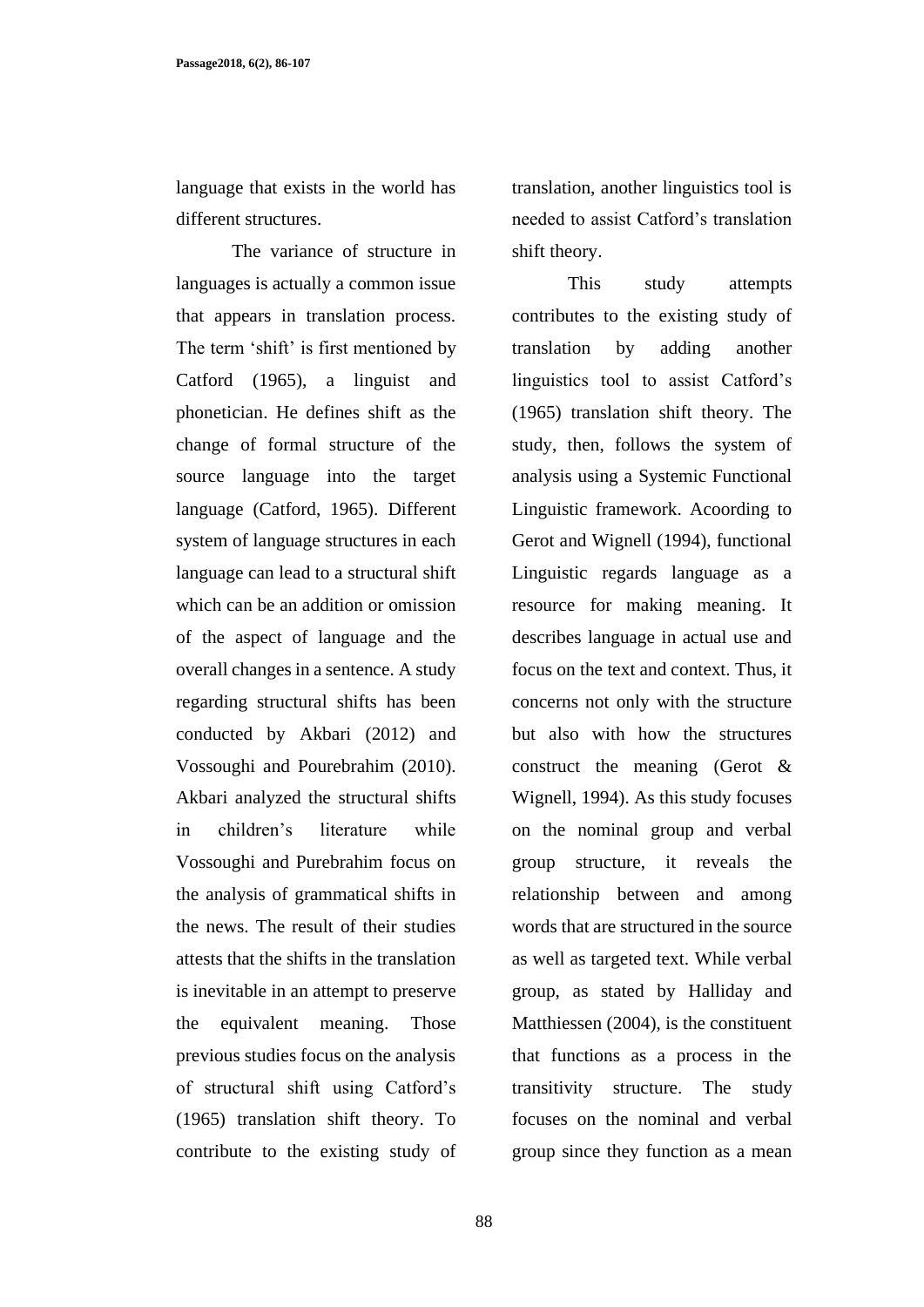of representing experience or phenomenon in the form of linguistic structure (Gerot & Wignell, 1994).

English-Indonesian novel translation entitled "The Fault in Our Stars" by Green (2012) and the translated novel by Nimpoeno (2016) is chosen as the instrument of the study since there are some significant numbers of structural shifts that occurred in the translation. Moreover, English-Indonesian novel translation is also chosen considering the fact that there is lack of structural shifts study taken in the form of Bahasa Indonesia. The structural shifts of nominal and verbal group in the novel translation is the main concern of this study. The study applies Nominal Group and Transitivity theory by Gerot and Wignell (1994) in analyzing the groups and Catford's (1965) translation shift theory in categorizing the shifts. Thus, this study is expected to give a contribution to the exploration of structural shifts in Indonesian context using linguistic approach. More specifically, the study is guided by the following research questions.

- 1. What types of structural shifts are found in the novel "The Fault in Our Stars" by John Green*?*
- 2. How does the pattern of structural shifts affect the meaning?

## **THEORETICAL FRAMEWORK**

Newmark (1988) defines translation as a process of transferring a message of a text to other language. Based on the definition, Newmark (1988) views translation as a process that focusses on maintaining the meaning of a text into another language. Thus, translation deals with conveying a message of the text from the source language to the target language. In line with this, Catford (1965) conceptualizes translation as the replacement of textual material in one language (source language) by equivalent textual material in another language (target language). In other words, translation can be defined as a process of rendering a text of a certain language to another language by considering the meaning within the text.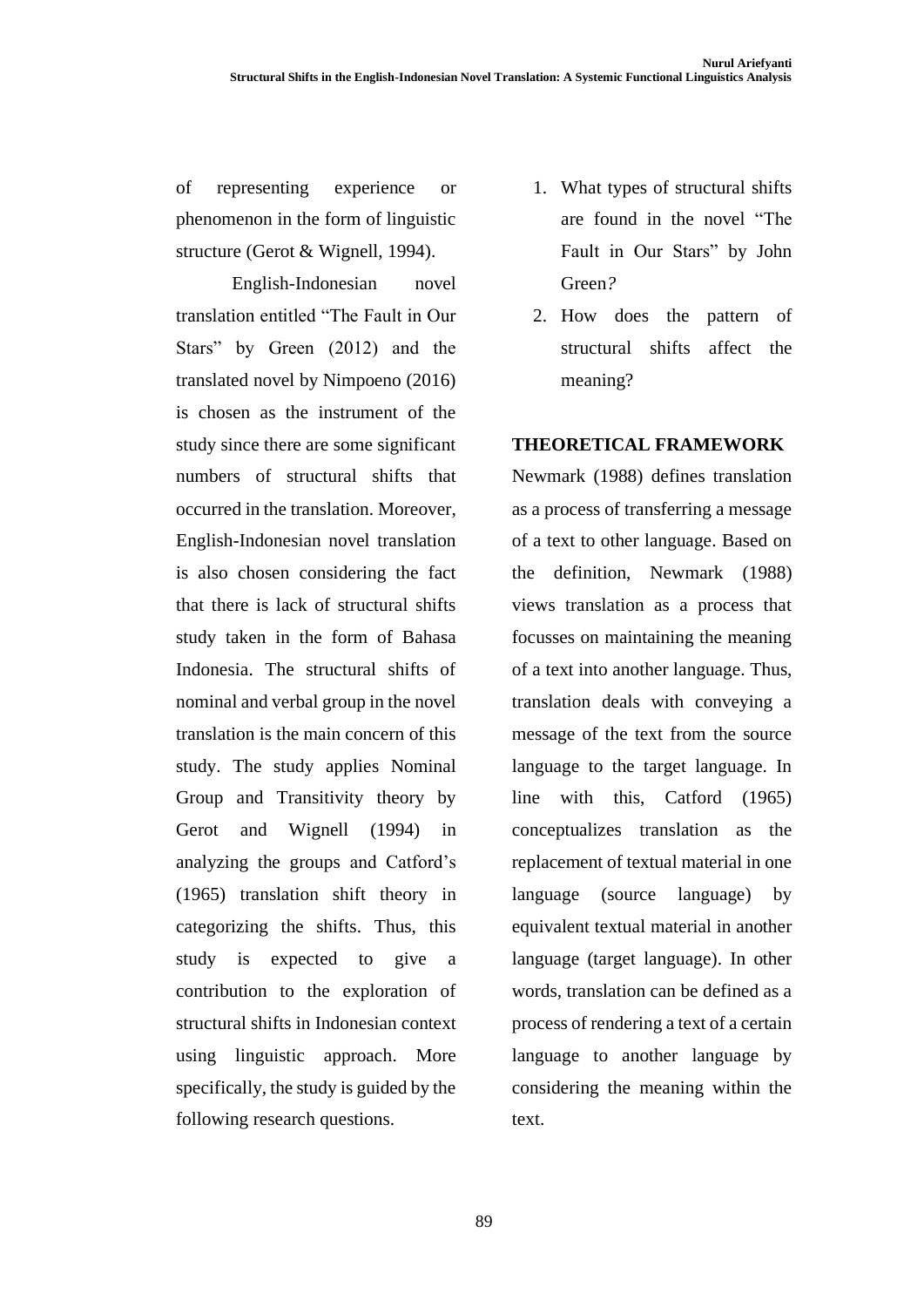There are a number of processes that are related to translating. Nida (1964) points out the fundamental procedures of translation process into two categories that includes technical and organizational. Technical procedures are the process in converting a source language text into a receptor language text. In technical procedures, there are three essential phases: 1) analysis of the respective languages, source and receptor; 2) careful study of the source language text; 3) determination of the appropriate equivalents. While, organizational procedures include the general organization of certain work, whether in terms of a single translator, or in many instances of a committee (Nida, 1964).

In addition to the translator process, there are also several translation methods that can be applied in dealing with the problem of the process of conveying meaning of a text to another language. Newmark (1988) proposes translation method that are divided into 8 types. It includes 1) word-for word translation, 2) literal translation, 3) faithful

translation, 4) semantic translation, 5) adaptation, 6) free translation, 7) idiomatic translation, and 8) communicative translation.

The aim of the translation itself is to translate the meaning from a source language text into the target language text so that the reader who is not a speaker of the source language text can also read the same information in the TL text. Therefore, the main purpose of the translation is to convey the meaning of the SL text as close as possible to the TL text in order to give the same effect to the readers. The argument is supported by Newmark (1988) who believes that the purpose of translation is to achieve equivalence effect. Equivalence effect which produces the same effect on the readership of the translation as on the readership of the original.

Nida (1964) points out that there are two types of equivalence. It includes formal equivalence and dynamic equivalence. Formal equivalence is source-oriented that is designed to reveal the form and content of the original message as much as possible. This type of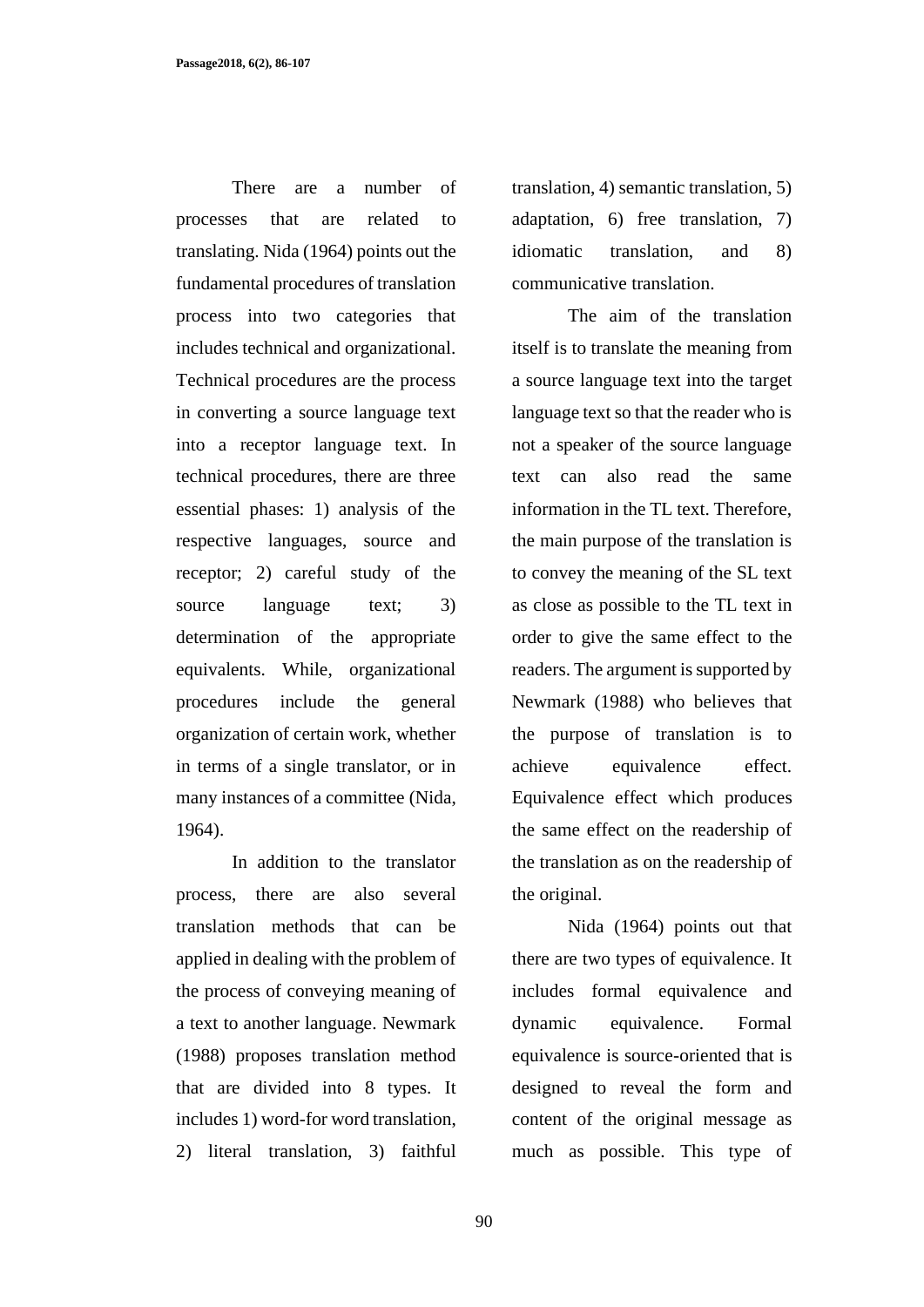equivalence concerns with several formal elements: 1) grammatical unit, 2) consistency in word usage, and 3) meanings in the source text. Another type is dynamic equivalence. In this type of equivalence, the translation is not fully concentrated to the source message, but rather to the receptor's response. The translation must contain the meaning and intent of the source text. In other word, he defines that it is the closest natural to the source-language message (Nida, 1964).

The study of translation and linguistics is actually closely related since the product of translation is taken in the form of language. Considering the fact that language and translation are two entities that cannot be separated, the linguistic aspect has gained most attention in the translation. In translating the text, translators should master the linguistic aspect both in the SL as well as the TL. This argument is supported by Jakobson (2004) who points out that translation involves two equivalent messages in two different codes since translation aims to transfer a certain language into another substitute message in one language.

Jakobson (2004) labels the three kinds of translation: 1) intralingual translation in which an interpretation of verbal signs by means of other signs of the same language. This type of translation uses either another synonymous word. It is usually used for idiom translation if the target language does not have an exact word in the source language; 2) interlingual translation in which an interpretation of verbal signs, by means of some other language; and 3) intersemiotic translation in which an interpretation of verbal signs by means of nonverbal signs system.

Moreover, shift has been an inevitable phenomenon in translation process since the translation from one language into another can produce a change whether in the structure of the language or on the meaning of the language. According to Blum-Kulka (1986) states by Akbari in his study (2012), the term "shift" is used in the literature to refer to changes that occur in the process of translating. In line with this, Catford (1965) gives the idea on shift, namely "the change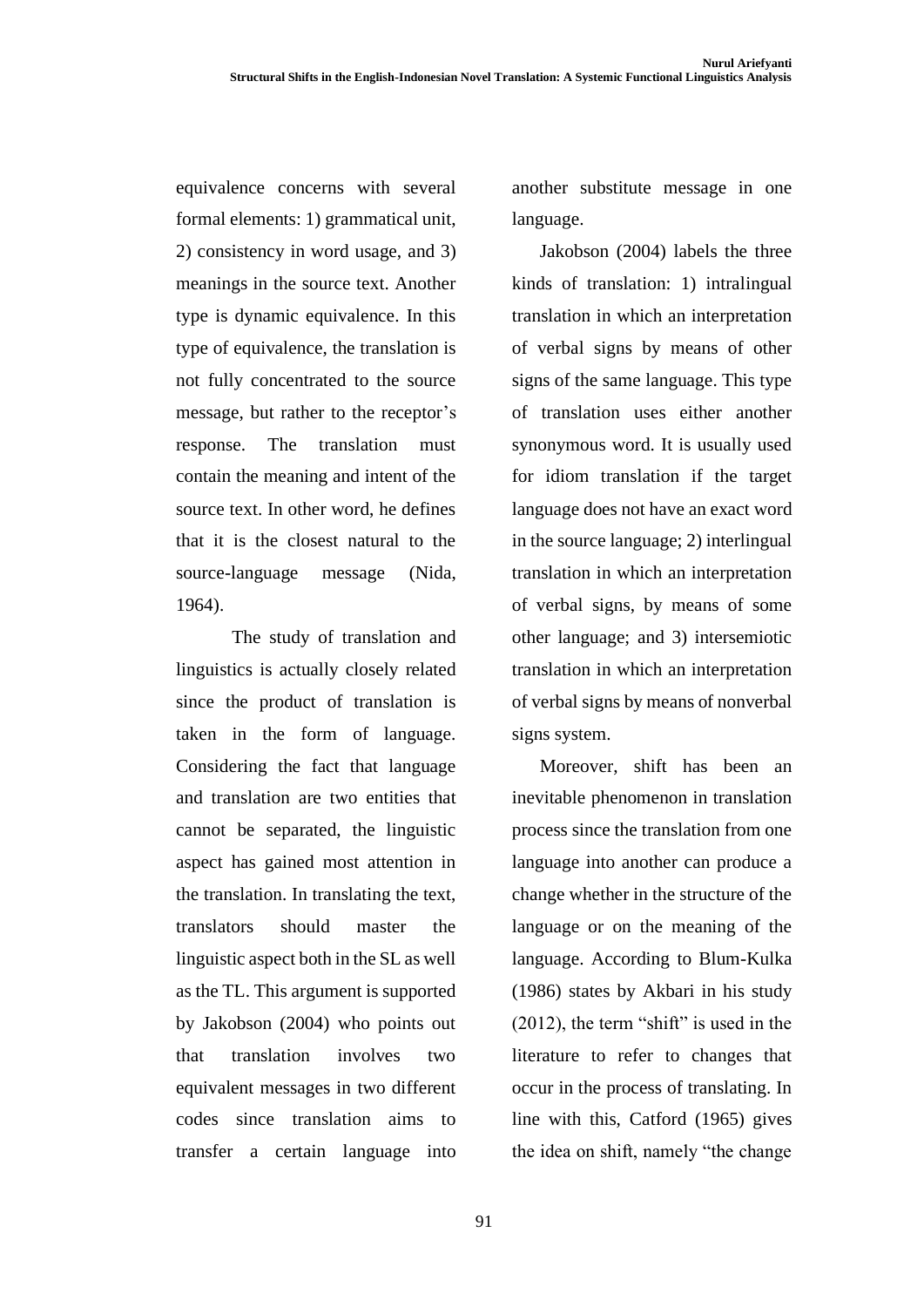of formal structure of the source language into the target language". In addition, Hatim and Munday (2004) define shifts as a small linguistic change occurred between units in the source language and target language.

Catford (1965) classifies two major types of shift. It includes level shifts and category shifts. While, the category shift is categorized into four types of shift: 1) structure shift, 2) class shift, 3) unit shift, and 4) intrasystem shift. The first type of shift is the level shift in which it is expressed by the grammar in one language and lexis in other language (Akbari, 2012). Catford (1965) defines level shift as the changes that occur when the item at one linguistic level in source language has a target language equivalent translation at different level. Next is structure shift. Structure shift occurs when there is a change of the nominal group structure whether the position changes of a certain element or the omission and addition of a certain element. It is the most common form of shift that appears in the translation process since it deals with the shift in the grammatical level. For example, the pattern in the

92

level sentence is Subject pronoun + verb + direct object in English is translated as indirect object pronoun + verb subject pronoun structure in Spanish (Akbari, 2012).

Another type of shift is class shift. Catford (1965) defines class as "that grouping of members of a given unit which is defined by operation in the structure of the unit next above" (p.78). In other word, the classification of this shift should be based on the grouping of a certain unit, whether in the word, phrase or sentence unit. Then, class shift occurs when the item of the translation from the source language which is rendered into different class in the target language at a certain unit. Because of the logical dependence of class on structure, then structure shift usually entails class shift (Catford, 1965). The following type is unit shift in which the changes of rank. It departures from formal correspondence in which the translation equivalent of a unit at one rank in the SL is a unit at different rank in the TL (Catford, 1965). According to Machali (2000) cited by Widarwati (2015), formal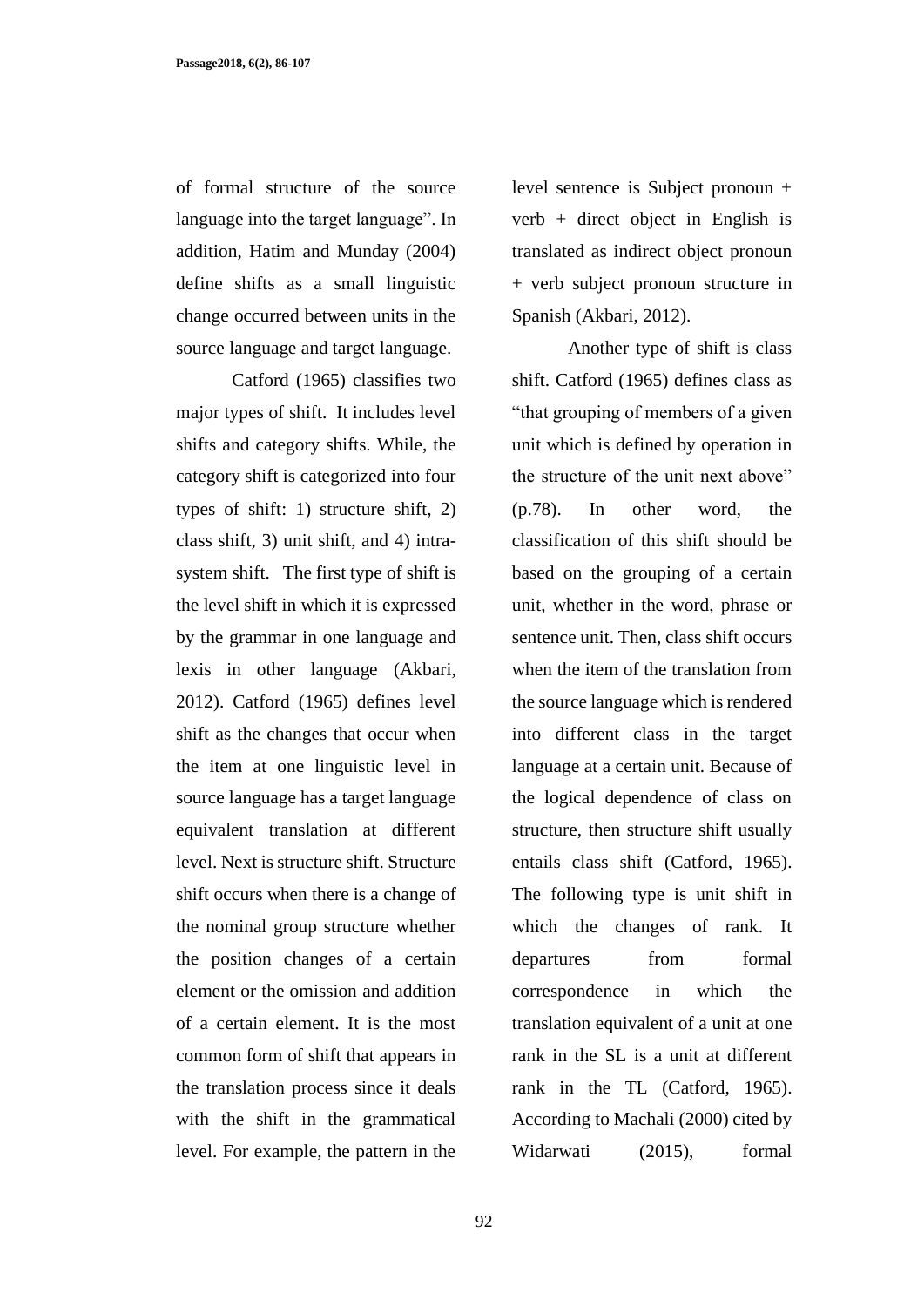correspondence means any grammatical category of the source language that can be replaced to occupy the same position in the grammar system of the target language. The last shift is intrasystem shift that enables the changes to occur internally within a system. The term intra-system is used for the cases in which the shift occurs internally, within a system (Catford, 1965). The shift from one system to another is always entailed by unit shift or class shift.

Nominal group, as stated by Gerot and Wignell (1994), is a group of words which has a noun as the head word and a modifier as the additional information related to the noun. Nominal group has a number of functional components which are: 1) thing, 2) deictic, 3) post-deictic, 4) numerative, 5) epithet, 6) classifier, and 7) qualifier.

In the same way that nominal group consist of some elements that functions to modify it, verbal group also has its functional element. As stated by Halliday and Matthiessen (2004) that "verbal group is the constituent that functions as a process in the transitivity structure (clause as representation)" (p.335). They stated that transitivity system construes the world of experience into a set of process types. Each process type provides their own model for construing an experience of the world.

In line with the previous statement, Gerot and Wignell (1994) define transitivity as a way of how phenomena are represented in the form of linguistic structure. They also claimed that there are, in fact, three semantic categories which explain in a general way how phenomena of the real world are represented as linguistic structures. One of them is processes types. Processes are central to transitivity. It is realised by verbs. Traditionally, verbs have been defined as 'doing words'. However, some verbs are not doing words at all, but rather express states of being or having. Moreover, there are different orders of doings and beings. Therefore, Gerot and Wignell (1994) categorize four kinds of process: 1) Non-Relational, 2) Relational, 3) Existential, and 4) Meteorological.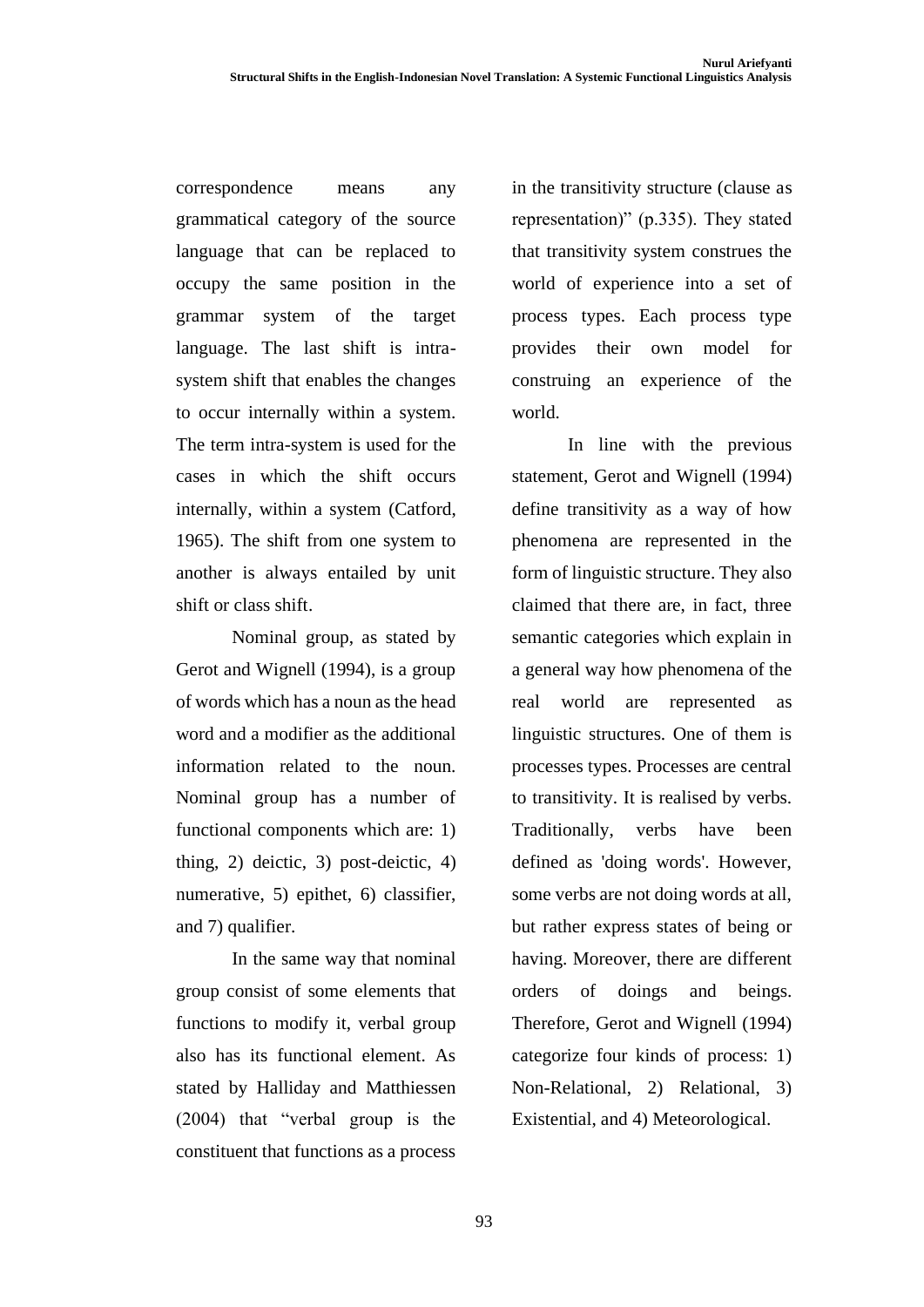Non-relational processes deal with the processes of doing: 1) material processes, it expresses that some entities physically do something that may be done to other entity; 2) mental processes are mental which can be sensing, feeling, thinking, and perceiving; 3) behavioral processes is a process of physiological and psychological behavior such as breathing, smiling, looking and so forth; 4) verbal processes is a process of saying. It is often realized by two distinct clauses which are the projecting clause encodes a signal source and a signaling what was said, and 5) range in which the element that specifies the scope or domain of the process.

Relational processes deal with states of being and having. It can be identified whether it is used to identify an entity or to assign a quality of an entity. The process that shows an identity is called identifying process. While, the process that shows a quality is called attributive process. The verbs that are classified in this type of process include be, get, becomes, keep, look, has and so on. Existential process deals with the processes of existence. It is expressed by the words such as be, exist, and arise. The existent can be a phenomenon of any kind. Meteorological deals with the subject that has no representational function, instead it provides a subject. Therefore, it is used only to obey the rules of grammar.

#### **RESEARCH METHOD**

The method that is used in this study is descriptive qualitative. Descriptive qualitative method by Cresswell (2009) is applied in this study since the focus of the study is analyzing, describing and interpreting the phenomenon in term of structural shift with the author as the instrument of the study. This study focuses on the analysis of structural shifts in the English-Indonesian novel translation. Since the data were taken in the form of written language, thus, the study applies qualitative method.

#### *Data Collection*

The data for this study are taken from several chosen chapters in the novel "The Fault in Our Stars" by Green (2012). The selected chapters are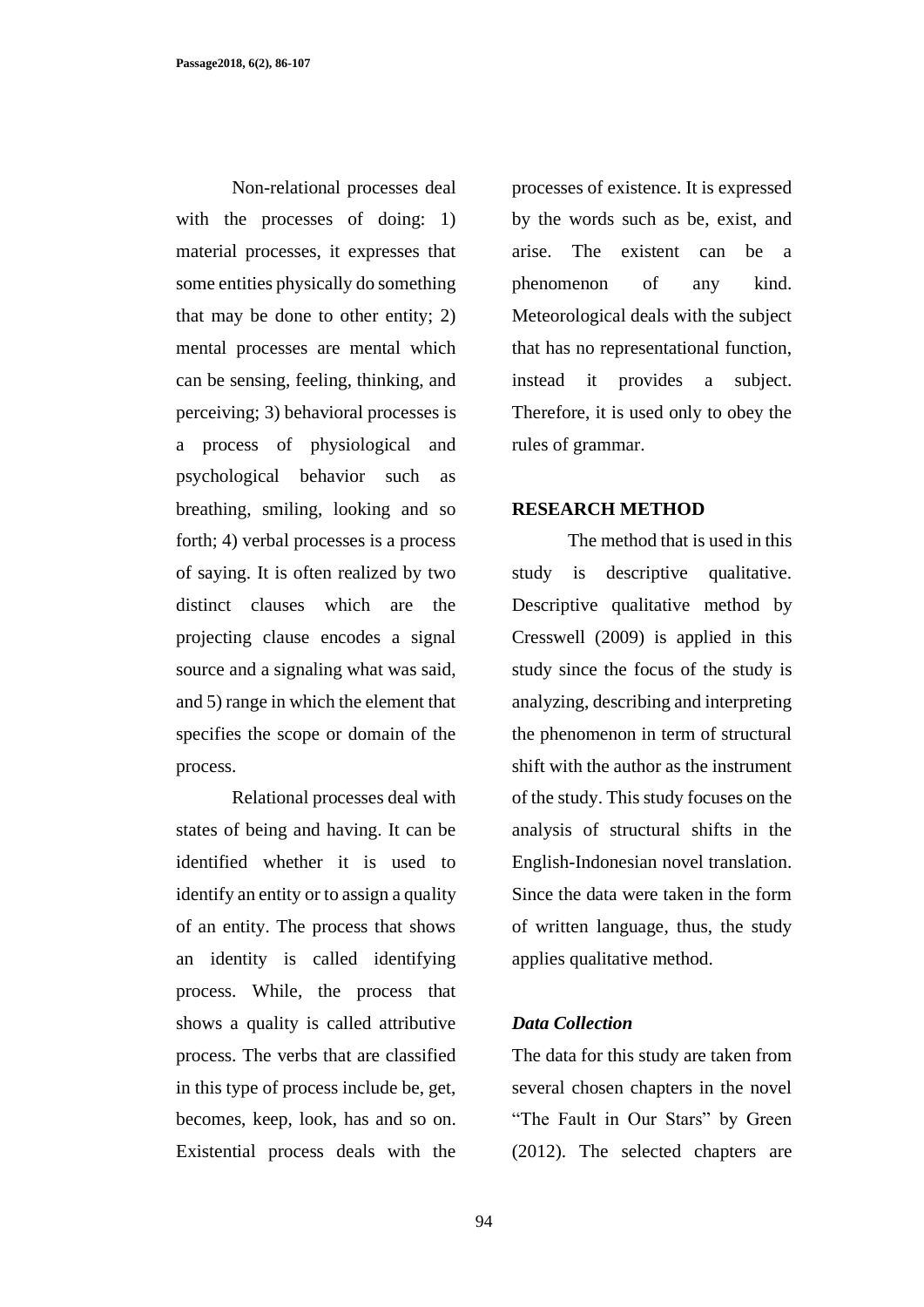chosen since the chapters contain groups of noun or verb that is considered to be a representative data for the study. The data collection includes the process of searching and organizing the selected data. First is by choosing the chapters that are taken mostly in the form of written language not in a conversation of the characters. Thus, several chapters are used in the data analysis which are the first chapter, second chapter, third chapter, twentieth chapter and twenty-fifth chapter. The second process is organizing the selected data. The data is organized into several clauses that contained nominal group and verbal group both in the source text (English) as well as target text (Bahasa Indonesia) and put the data into the table.

## *Data Analysis*

The analysis of the data requires several steps which includes choosing, categorizing, describing and concluding. The first step of analysis is choosing the data that are analyzed in the study. There are five selected chapters that is used in the

study which include chapter one, two, three, twenty, and twenty-five.

The second step is dividing the data in the form of clauses and putting it on the table. By analyzing the text in the level of clause, it will also maintain the context's meaning. Thus, the meaning of the text both in the English version as well as Indonesian translation can be preserved. The third step is identifying nominal group and verbal group from the source text and compare it to the target text into the table. The table has some slots to put the clauses, nominal and verbal group structures, and the analysis along with the types of shifts. In this step of analysis, the theory of nominal group and transitivity proposed by Gerot and Wignell (1994) are applied.

The following step is categorizing the types of the structural shifts in the nominal and verbal groups using Catford's (1965) theory of translation shift. The types of translation shifts include level shift and category shift. The category of shifts is divided into several types: (1) structure shift, (2) class shift, (3) unit shift, and (4) intrasystem shift. After categorizing the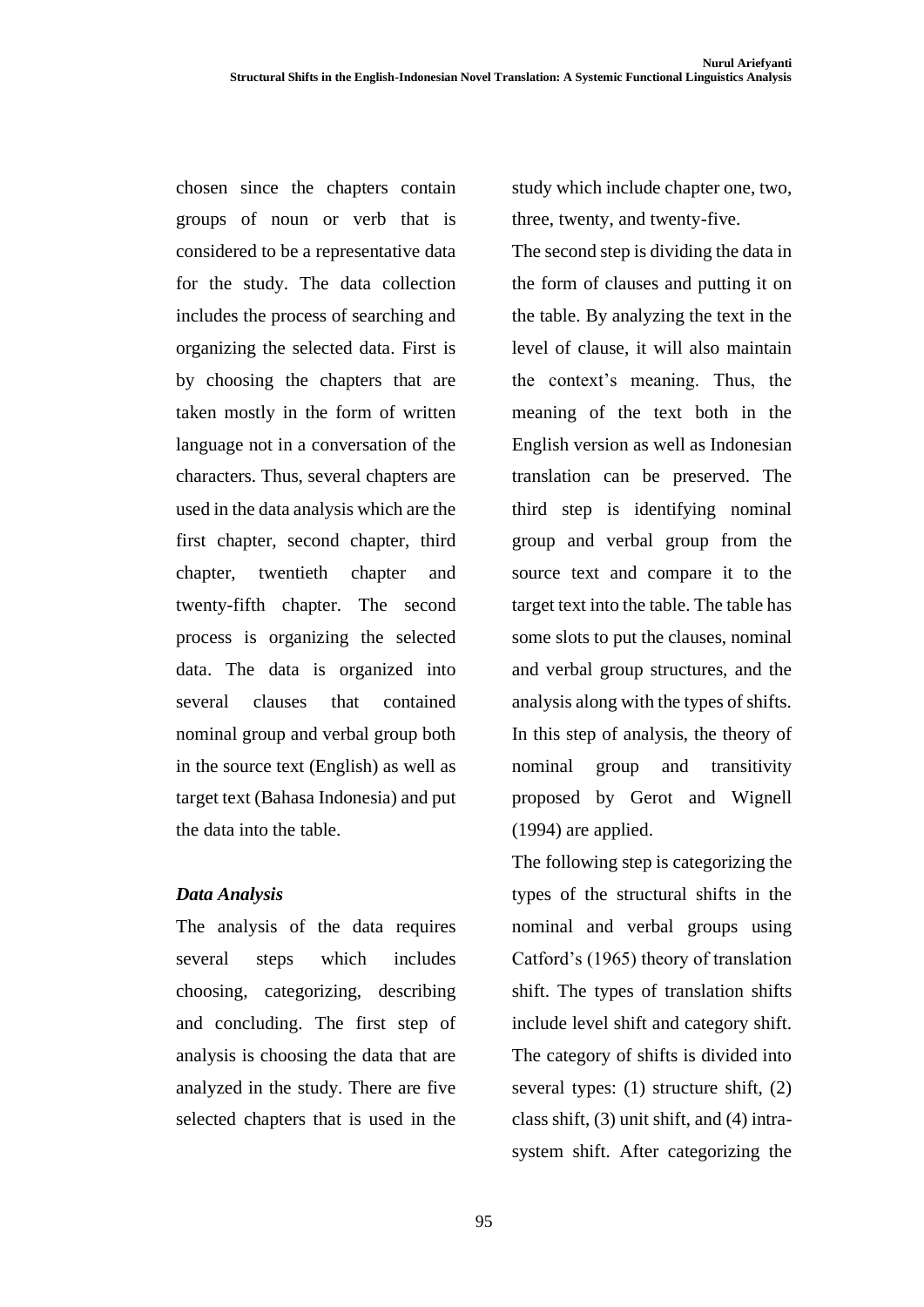type of shifts, then, the most frequent shifts found in the data can be stated. The next step of analysis is describing the findings and discussion in detail. In this step, the result of the study and the significance of the study compared to the previous ones is presented. Then, the last step is drawing a conclusion from the findings of the study.

#### **FINDINGS AND DISCUSSION**

Based on the analysis, the study found that there are two types of shifts in the nominal and verbal groups. They are single translation shift and double translation shift. Single translation shift includes the level shift and category shift which are structure shift, unit shift, class shift, and intrasystem shift. While, double translation shift is the combination of translation shift which includes structure-class shift, structure-intra system sift, unit-intra system shift,

The first example is the nominal group in which the shift occur since there is a change from nominal group into word. The nominal group consists of (mom) deictic and (mother) thing. While, in unit-class shift, level-intra system shift, and class-intra system shift.

## **1. Structural Shifts of Nominal Group**

There are 150 clauses consisting of 113 shifts of the nominal groups (75.33%) which includes two types of shift: single translation shifts and double translation shifts.

## **Single Translation Shift Unit Shift**

The study shows that there are 7 (6.19%) of unit shifts found in the study. The examples of the unit shifts found in the study are given in the table below:

| <b>Source Language</b> | <b>Target Language</b> | <b>Translation</b><br>Shift | Analysis      |
|------------------------|------------------------|-----------------------------|---------------|
| My mother              | $M$ om                 | Unit                        | Change in the |
|                        |                        |                             | nominal group |
|                        |                        |                             | becomes a     |
|                        |                        |                             | word          |
| someday                | suatu hari nanti       | Unit                        | Change from   |
|                        |                        |                             | word into     |
|                        |                        |                             | nominal group |

the target language, the deictic (mom) is omitted and translated into (mom) a word*.* In the second example, the word someday in the source language is translated into a nominal group that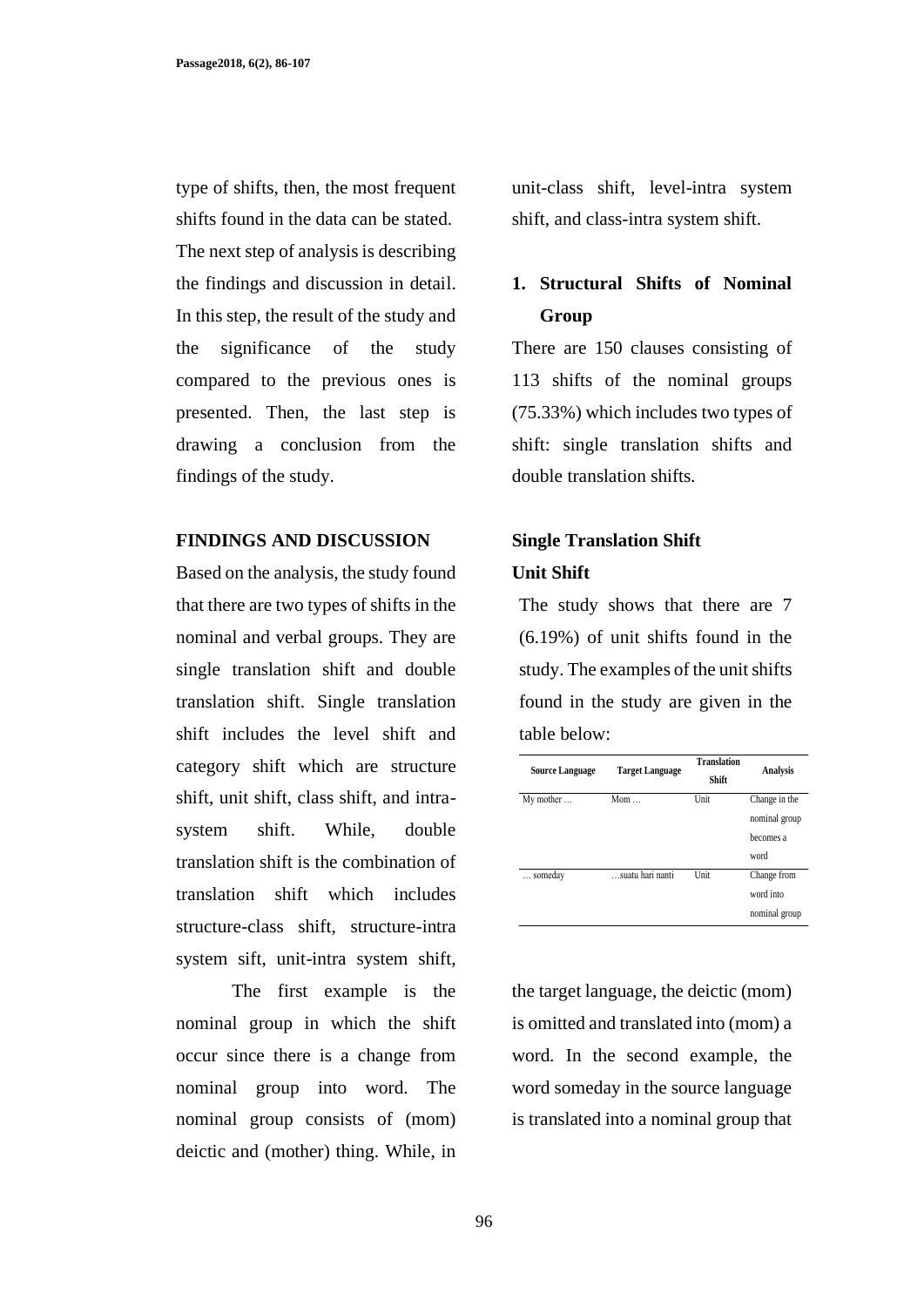consists of (suatu) deictic, (hari) thing, and (nanti) classifier.

# **Double Translation Shift of Nominal Group**

#### **Structure-Class Shift**

This study found that there are 113 shifting in which 46 of the translation shift is categorized as structure-class shift (40.72%). This data proves Catford's (1965) statement that structure shift is the frequent category shift in translation. Moreover, structure shift usually entails class shift (Catford, 1965). The following table shows the examples of structure-class shift that are found in the study.

|                    | SL               | TL.              | Analysis            |
|--------------------|------------------|------------------|---------------------|
| <b>Translation</b> | only person      | satu-satunya     |                     |
|                    | over eighteen in | orang yang       |                     |
|                    | the room.        | berusia di atas  |                     |
|                    |                  | delapan belas di |                     |
|                    |                  | dalam ruangan    |                     |
|                    |                  | itu              |                     |
| <b>Structure</b>   | PD-T-O           | $N-T-O$          |                     |
| <b>Shift</b>       |                  |                  | Change from Post-d  |
| <b>Class Shift</b> | PD.              | N                | (PD) into Numerativ |

The example shows structureclass shift in which the nominal group consist of 'only' as post-deictic, 'person' as thing, and 'over eighteen in the room' as qualifier. The example above shows that there is an omission of certain element in the SL which is

post-deictic and addition of numerative element in the TL. Another change is that the postdeictic element in the nominal group 'only' is translated into 'satu-satunya' which is classified into numerative in the target language.

## **Structure-Intra System Shift**

The structure-intra system shifts that are found in the data is 44 (38.94%) occurrences. The following is the structure-intra system shift that occur in the data:

|                    | SL        | TL.             | <b>Analysis</b>          |
|--------------------|-----------|-----------------|--------------------------|
| <b>Translation</b> | Most      | Sebagian besar  |                          |
|                    | amputees  | orang yang      |                          |
|                    |           | sebelah kakinya |                          |
|                    |           | diamputasi.     |                          |
| <b>Structure</b>   | PD-T      | PD-T-O          | There is an addition of  |
| <b>Shift</b>       |           |                 | qualifier element in the |
| Intra-system       | Ampute(s) |                 | nominal group structure. |
| shift              |           |                 | The English system that  |
|                    |           |                 | distinguishes plurality  |
|                    |           |                 | using affix -s           |

The example shows structure and intra system shift. As can be seen from the example that the SL has a nominal group that consist of 'most' as post-deictic, and 'amputees' as thing. However, the nominal group is translated by adding a qualifier element. Moreover, the affix (-s) is the system in English to show plural form. While, in Bahasa Indonesia, the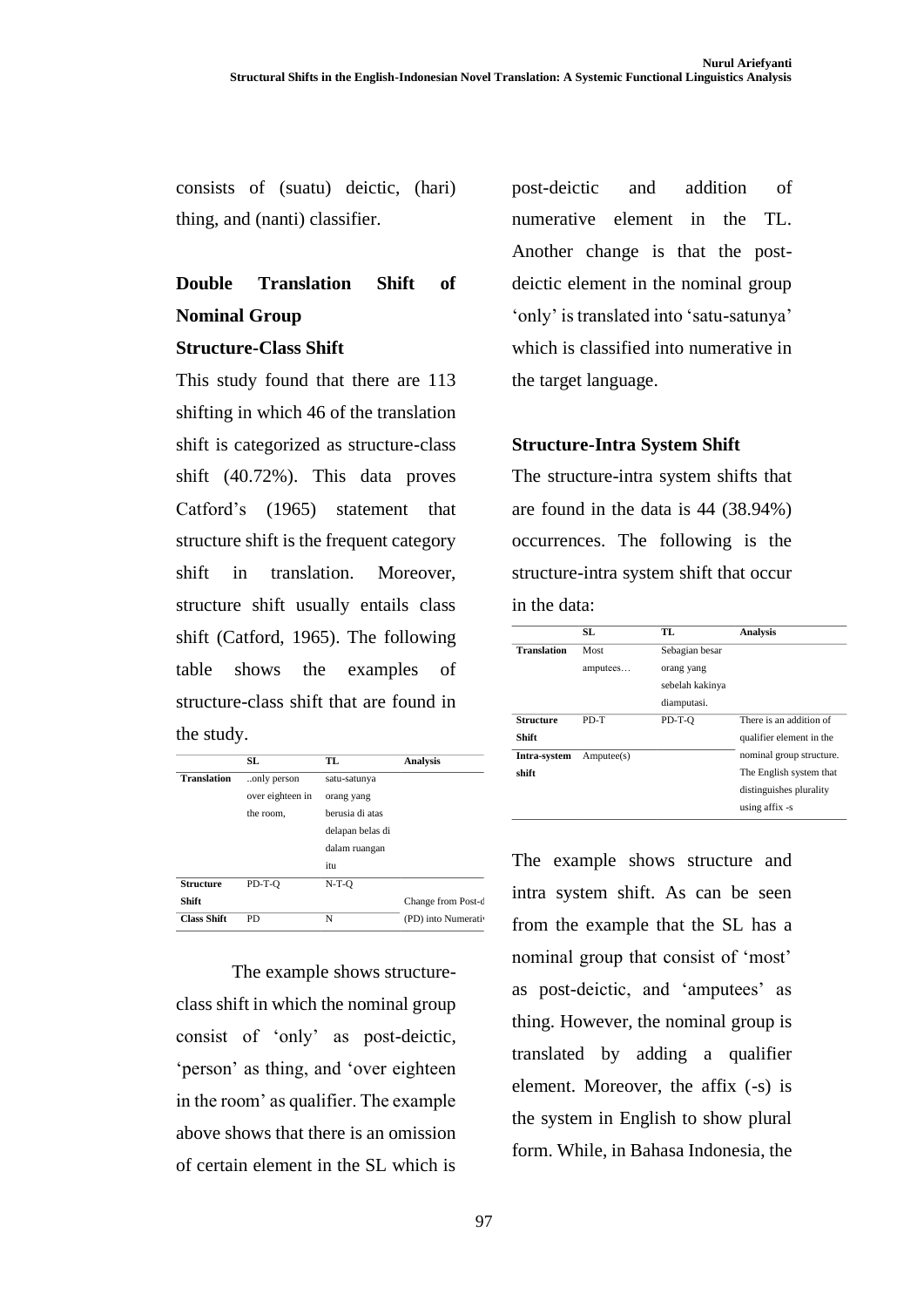plurality is showed by additional explanation using some lexis such as *'banyak'*, *'beberapa'*, *'sebagian besar'*, and so on.

#### **Unit-Intra System Shift**

This combination type of shift has been mentioned by Catford that shift from one system to another are always entailed by unit-shift or class shift. Therefore, in this case that intrasystem shift is entailed by unit-shift. The data found 15 (13.27%) occurrences of this type of shift. Here are the unit-intra system shifts found in the data.

| SL        | TL     | <b>Analysis</b> |
|-----------|--------|-----------------|
| A con man | penipu |                 |
| A con man | Penipu | Change from     |
|           |        | nominal grou    |
|           |        | into word       |
| $D-C-T$   | т      | The omission    |
|           |        | deictic and     |
|           |        |                 |
|           |        |                 |

The example above shows that there are two shifts occur in a single nominal group. The first shift is the change of unit which is first taken in the form of phrase and changes into a word. In the source language, the nominal group consists of several elements which are *A* as deictic, *con* as classifier, and *man* as thing. Meanwhile, the target language only translates it into a word *penipu*. The target language uses the term *penipu*  to translate the phrase *a con man*. Another type of shift is structure shift. In this case, the change of structure is showed by the omission of two element of nominal group which are deictic element as well as classifier.

#### **Unit-Class Shift**

From the data, it is found that there is a nominal group that has both of unit and class shift by 0.88 percentage point. The example of the unitstructure that is showed in the data is presented in the following table.

|                    | SL                | TL.             | <b>Analysis</b>             |
|--------------------|-------------------|-----------------|-----------------------------|
| <b>Translation</b> | Unearned          | SIM yang tidak  |                             |
|                    | driver's licenses | patut diterima. |                             |
| Unit shift         | Phrase            | Clause          | There is a change from      |
| <b>Class Shift</b> | $E-C-D-T$         | T-O             | phrase into clause that is  |
|                    |                   |                 | identified by phrase in SL  |
|                    |                   |                 | is translated into a clause |
|                    |                   |                 | that contains of the verb   |
|                    |                   |                 | diterima. The class shift   |
|                    |                   |                 | can be seen from the        |
|                    |                   |                 | change of epithet and       |
|                    |                   |                 | classifier element into     |
|                    |                   |                 | qualifier.                  |
|                    |                   |                 |                             |

The example above shows that there are two shifts occur in a single nominal group. The first shift is the change of unit which is first taken in the form of phrase and changes into a clause. In the source language, the nominal group consists of several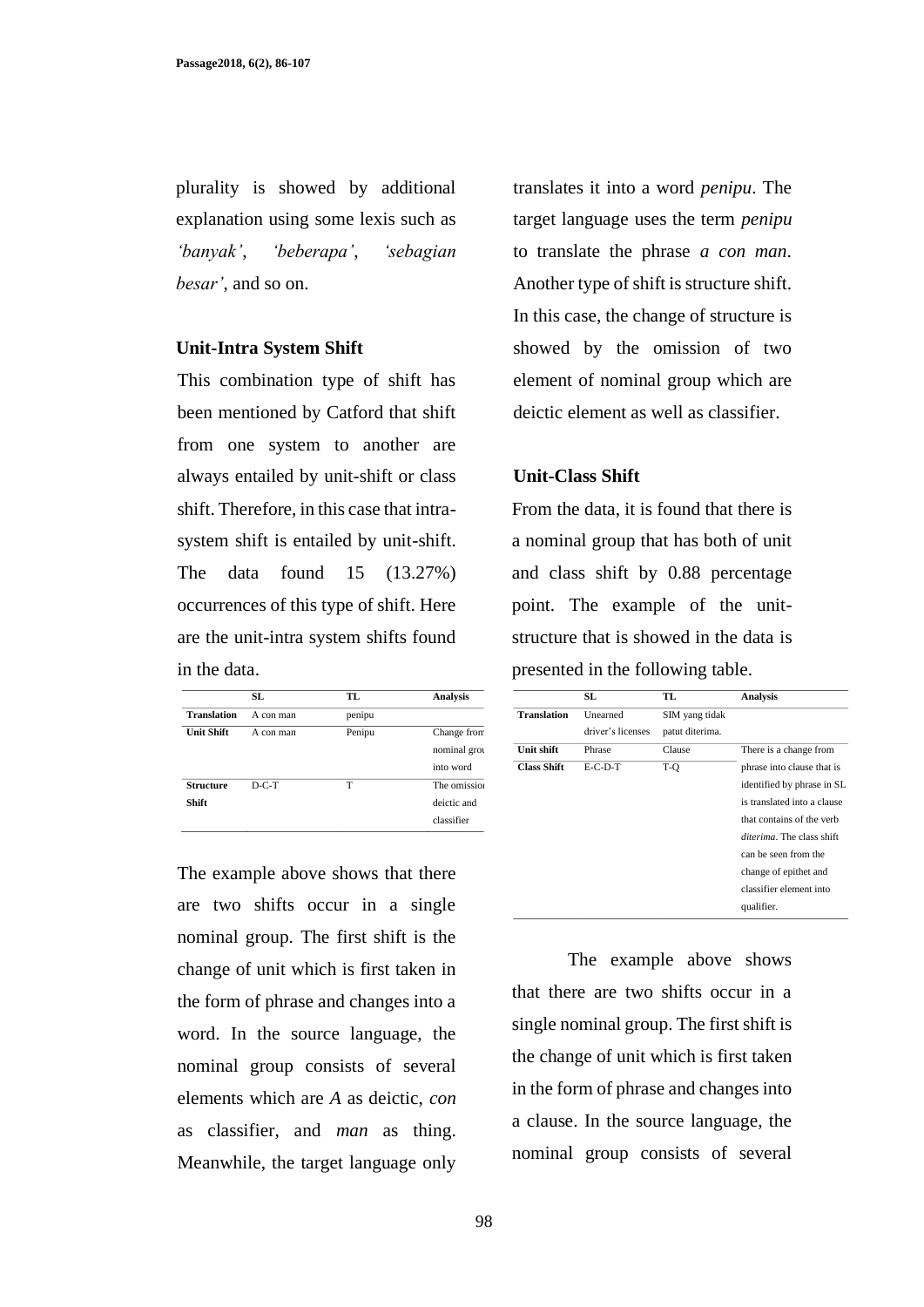elements which are (unearned) as epithet, (driver) as classifier, ('s) as deictic and (licenses) as thing. Meanwhile, the target language only translates it into a clause in which it consists of a verb *diterima* in the TL. Another type of shift is class shift. In this case, the change of class is showed by the shift of three elements of nominal group which are epithet, classifier, as well as deictic element in a SL into a classifier element in the TL.

## **2. Structural Shifts of Verbal Group**

There are 150 clauses consist of 85 shifts of the verbal groups (56.67%) which consist of two types of shift: single translation shifts and double translation shifts.

## **Single Translation Shift in Verbal Group**

### **Level Shift**

The study found that there are 2 (2.35%) of level shift in the data. The examples of this type of shift are shown in the following table:

|           | <b>Clause</b> |       | Verbal group | <b>Types</b> |
|-----------|---------------|-------|--------------|--------------|
| SL        | TL            | SL.   | TL           | of shift     |
| I am      | sedang        | $Am+$ | Sedang       | Level        |
| trying to | berupaya      | Ving  |              | shift        |
| be        | untuk         |       |              |              |
| gentle.   | menyetir      |       |              |              |
|           | dengan        |       |              |              |
|           | lembut.       |       |              |              |

The example above shows that the grammar *am* + *Ving* is translated into a lexis *sedang* in the target language. Since the target language does not have an equivalent grammar system as English, thus the grammar *am* + *Ving* is translated to the word *sedang* which belongs to adverbial class.

### **Intra-system Shift**

The study found that there are 60 (70.59%) intra-system shifts in the data. This type of shift happened to be the most frequent shift that is found in the data. The examples bellow shows the presence of intra-system shift in the data.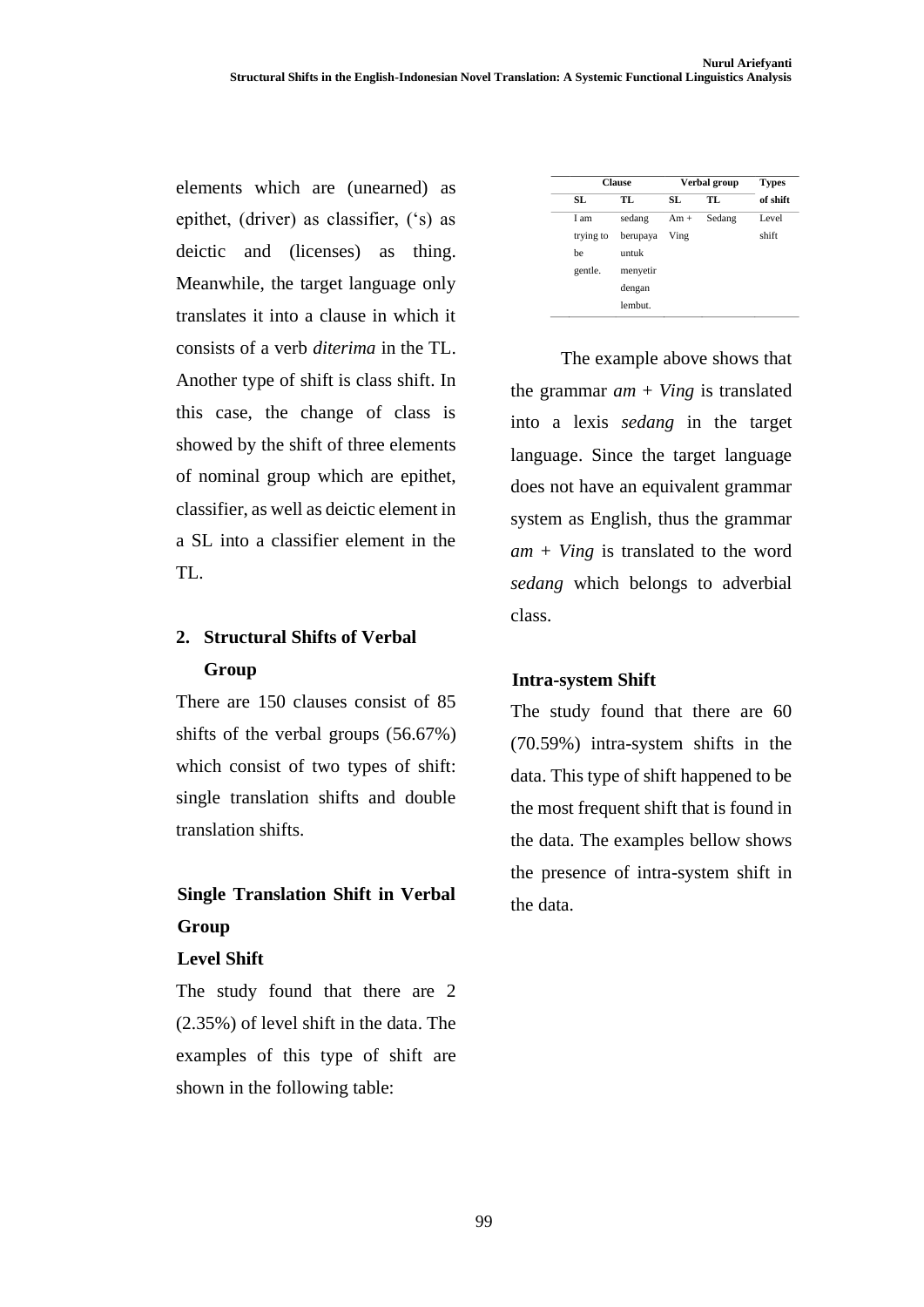| <b>Clause</b> |               |              | Verbal group |              | Ty       |
|---------------|---------------|--------------|--------------|--------------|----------|
| SL            | TL            | SL           | TL           |              | of :     |
| my            | Mom           | Decided      | menyimpulkan |              | Int      |
| mother        | menyimpulkan  | (past        |              |              | sys      |
| decided I     | aku depresi.  | simple)      |              |              | shi      |
| was           |               |              |              |              |          |
| depressed,    |               |              |              |              |          |
|               |               |              |              |              |          |
|               | <b>Clause</b> |              | Verbal group | <b>Types</b> |          |
| SL            | TL            | SL           | TL           |              | of shift |
| Why did       | Mengapa       | Did (past    | Berganti-    | Intra-       |          |
| the cast      | para          | $simple) +$  | ganti        | system       |          |
| rotate?       | pesertanya    | $S + rotate$ |              | shift        |          |
|               | berganti-     |              |              |              |          |

The examples above shows that there are intra-system shifts found in the data. In the case of verbal group, the change is shown in the tense. As English has tense to show the time when the action happened but Indonesian does not, thus this type of change is considered to be intrasystem shift. In this example, both of verbal groups use past tense in the source language. However, in the target language, the verb does not show the tense that use to show the time at which the action happened neither give additional information to indicate when the action happened.

## **Double Translation Shift Unit-Intra System Shift**

The study found that there are 13 (15.29%) unit-intra system shift in the data. It includes to be the second frequent shift in the study of verbal group. The example of unit-intra system shift is presented in the table below.

| <b>Clause</b> |            | Verbal group |          | <b>Types</b> |
|---------------|------------|--------------|----------|--------------|
| SL.           | TL.        | SL.          | TL.      | of shift     |
| Гd            | Tentu saja | Had (past    | Tahu     | Unit         |
| known.        | aku tahu   | $simple) +$  | (simple) | shift,       |
| of            |            | known        | present) | Intra-       |
| course,       |            | (past        |          | system       |
|               |            | participle)  |          | shift        |

The example above shows the combination of unit shift and intrasystem shift. The first shift that will be discussed in this paragraph is unit shift. The example shows that there are rank changes from phrase to word as in the first example a verb phrase *had known* is translated into *tahu* which is a word in the target language. Unit shift occurs when there is a change of rank in the source language to the target language, thus this example is considered unit shift.

Another type of shift which is intra-system shift is found in the data. Similar to the previous example of intra-system shift that occur since there is a different system between both of source as well as target language in term of tense. The example uses past tense in the verb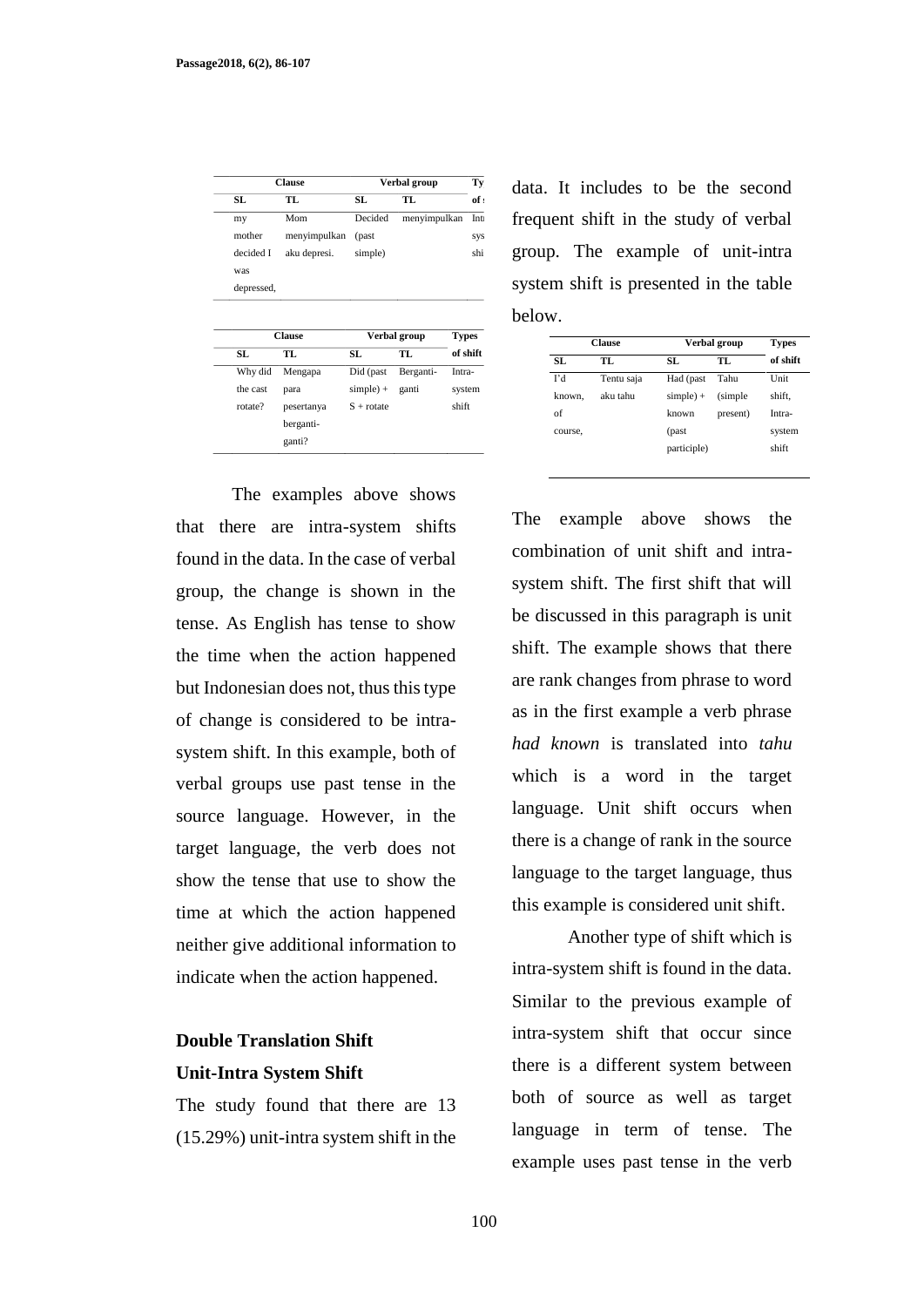*had* that indicates the action that happened in the past. However, in Indonesian system, they do not have a certain type of rule which govern the tense. It is shown in the example that Indonesian translate it in the present tense without giving any information when the action happens.

### **Class-Intra System Shift**

Class-intra system shift is found to be the third frequent type of shift which is found in the data. The level of occurrences of class-intra system shift in the data is 6 (7.06%). Below is the table of the type of structure-intra system shift.

|           | <b>Clause</b> |             | Verbal group |         |  |
|-----------|---------------|-------------|--------------|---------|--|
| SL.       | TL.           | SL.         | TL.          | of shif |  |
| I noticed | Ini kuketahui | Noticed     | Kuketahui    | Class   |  |
| this      | karena        |             |              | shift,  |  |
| because   | Patrick.      | (behavioral | (mental)     | Intra-  |  |
| Patrick.  |               | process)    | process)     | system  |  |
|           |               |             |              | shift   |  |

The example shows classintra system shift found in the data of verbal group analysis. The first type of shift which is class shift occur due to the change of class member from behavioural process into mental process in the verbal group. *Noticed,* classified as behavioral process, in the source language is translated into

*kuketahui* in the target language which is considered to be a mental process. Therefore, it is categorized as class shift.

Another shift that is found within the same verbal group is intrasystem shift. In this case, intra-system shift occur since there is the different system of language from the source language and target language in term of tense. In English grammar system, the tense at which it is fused in the verbal gives an impact to the form of the verb, yet the target language has no correspondence system which rule tense. Besides, Indonesian uses additional information through lexis such as *sekarang, besok,* or *kemarin.* Therefore, it is considered intrasystem shift.

## **Level-Intra System Shift**

The data shows that there are 4 (4.71%) of level-intra system shift in the study. The following is the examples of class-unit shift found in the data.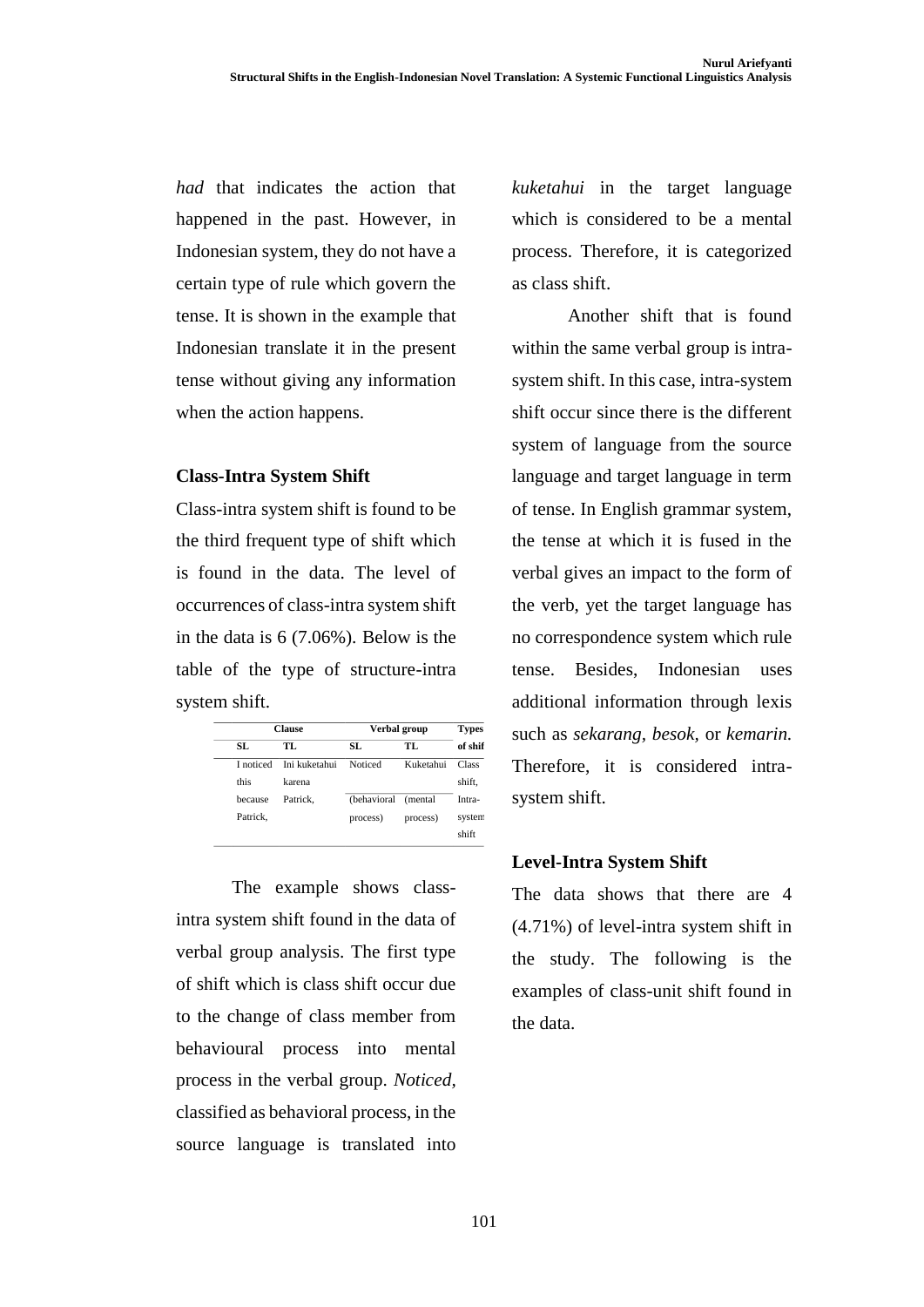|          | <b>Clause</b> |             | Verbal group |          |
|----------|---------------|-------------|--------------|----------|
| SL.      | TL.           | SL.         | TL           | of shift |
| and also | Aku juga      | Should      | Harus        | Level    |
| I should | harus         | attend      | menghadiri   | shift.   |
| attend a | menghadiri    |             |              | Intra-   |
| weekly   | pertemuan     | $Should+V$  | Harus        | system   |
| Support  | mingguan      | (bare)      |              | shift    |
| Group.   | Kelompok      | infinitive) |              |          |
|          | Pendukung.    |             |              |          |

The example above shows the last type of double translation shift in the study which is the combination of level shift and intra-system shift. The first shift that will be explained is level shift. On the example, the item found in the source language is the grammar *should + attend* into lexis *harus menghadiri*. It is considered level shift since the pattern of *Should+ V (bare infinitive)* is translated into lexis *harus.*

The second type of shift is intra-system shift. English grammar system rules the verb in which the form of verb depends on the time at which the action happen. From the example, the verb is taken in the form of past present in the SL is translated into simple present tense in the Indonesian since the system of TL does not have a corresponding grammar system that rules tense. Therefore, this example is considered to be intra-system shift.

#### **Meaning Shift**

There are some shifts in which the meanings are change in the data. The following table shows the examples of the meaning shift found in the study.

| No.              | Source                     | Target          | <b>Meaning Shift</b>                                      |
|------------------|----------------------------|-----------------|-----------------------------------------------------------|
|                  | Language                   | Language        |                                                           |
| 1.               | We all sat in a            | Ruangan itu     | The meaning shift occurs since the                        |
|                  | circle right in berdinding |                 | subject that performs an act is change.                   |
|                  | the middle of batu dan     |                 | becomes the situation of the place.                       |
|                  | the cross,                 | berbentuk       |                                                           |
|                  |                            | lingkaran tepat |                                                           |
|                  |                            | di tengah salib |                                                           |
|                  |                            | itu,            |                                                           |
| $\overline{2}$ . | Once we got                | Setelah kami    | The meaning is change since the                           |
|                  | around the                 | semua           | nominal group that is consist of deictic                  |
|                  | circle,                    | mendapat        | <i>the</i> and thing <i>circle</i> is translated into the |
|                  |                            | giliran,        | word giliran.                                             |

It can be seen from the example above, there are some causes that make meaning of a certain nominal or verbal group shift. It can happen when there is a change from the type of sentence, the omission of certain elements in each group, and more general meaning. The example number 1 denotes meaning shift since there is a change in the nominal group in which the living thing that performs an act is replaced by the non-living things and the text also says different meaning that is contained in the TL text.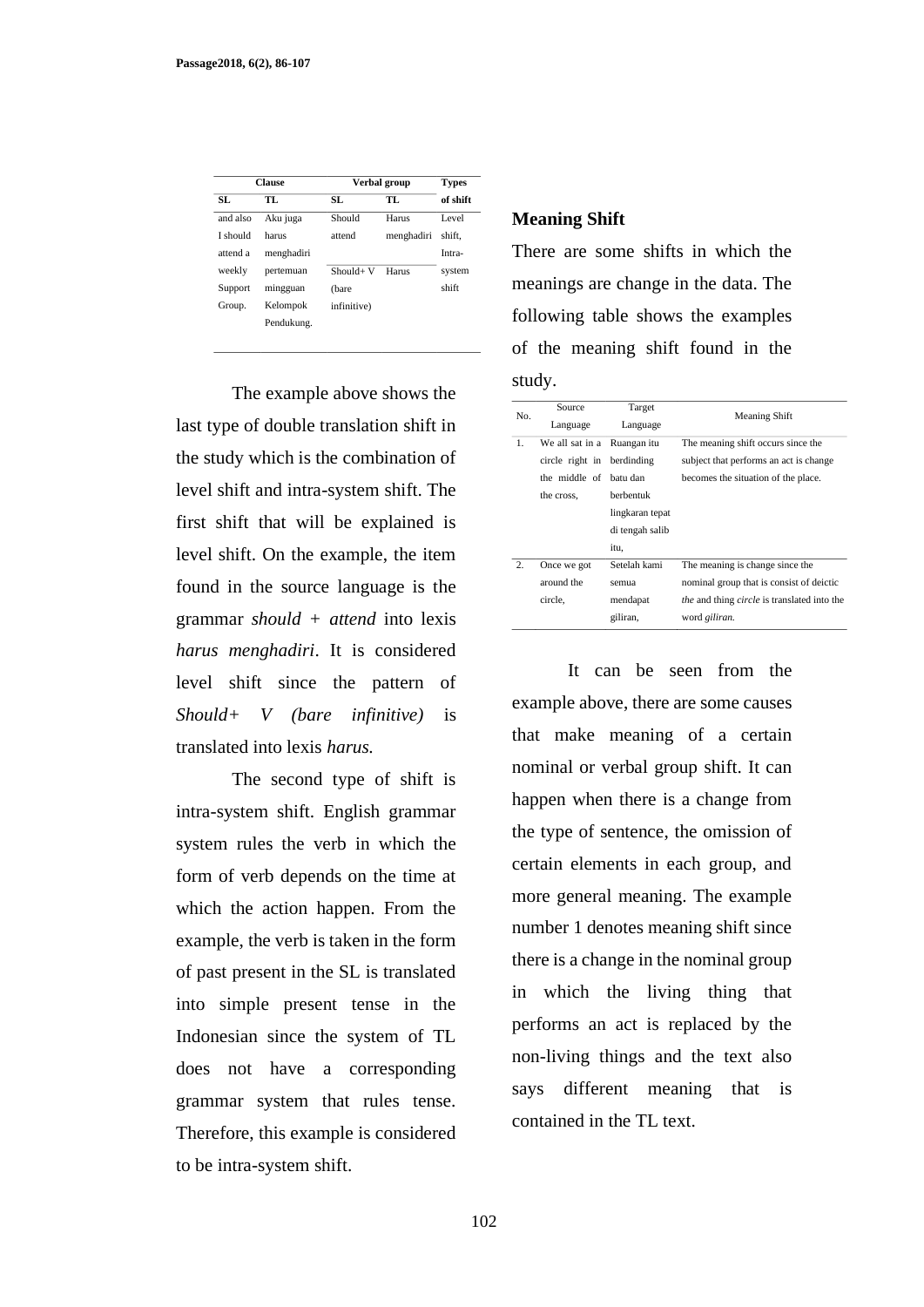Example number 2 shows that there is an omission of deictic element in which the nominal group of the SL consist deictic 'the' and thing circle. It is translated into a word 'giliran'. This type of change gives an impact to the meaning of the text since the SL give a specific deictic 'the' and this element is ignored in the TL.

| No. | Source                        | Target          | <b>Meaning Shift</b>           |
|-----|-------------------------------|-----------------|--------------------------------|
|     | Language                      | Language        |                                |
| 1.  | We all sat in a Ruangan itu   |                 | The meaning shift occurs since |
|     | circle right in berdinding    |                 | verb 'sat' is translated into  |
|     | the middle of batu dan        |                 | 'berdinding' and 'berbetuk'.   |
|     | the cross.                    | berbentuk       |                                |
|     |                               | lingkaran tepat |                                |
|     |                               | di tengah salib |                                |
|     |                               | itu,            |                                |
| 2.  | I'd say when kataku ketika    |                 | The meaning is change from the |
|     | they'd get to giliranku tiba. |                 | 'would get to' into the noun   |
|     | me.                           |                 | 'giliranku'.                   |
|     |                               |                 |                                |

The table above shows the examples of meaning shifts found in the verbal group. The first example shows the change of meaning since the verb 'sat' is translated into 'berdinding' and 'berbentuk'. It seemed that the translation text in the first number emphasizes different focus on the subject. The SL text explains the situation that there is a person who is sitting in a certain place. While, the target text explains the condition of the place. Meanwhile, the second example shows that the verb 'get to' is translated into 'giliran'. Hence, the verb 'get to' in the context means to talk to somebody. Thus, there is a shift of meaning in the translation text.

The findings of the study show that there is a significant difference in the result of the study in the nominal group and verbal group. In the nominal group, the most frequent shift occurs in the double translation shift which is structure-class shift with 46 occurrences (40.72%). The second shift that mostly appears is also the combination of structure shift and intra system shift with the level of occurrences 44 times (38.94%). It is supported by Catford's (1965) statement that says structure shift is the frequent category shift and it usually entails class shift. The study conducted by Akbari (2012), Meidha (2017), and Wulandari (2014) found that structure shift is the most frequent shifts found in the data. Then, it is followed by unit-intra shift with 15 occurrences (13.27%), unit shift with 7 occurrences (6.19%), and unit-class shift with only one occurrence (0.88%). As stated by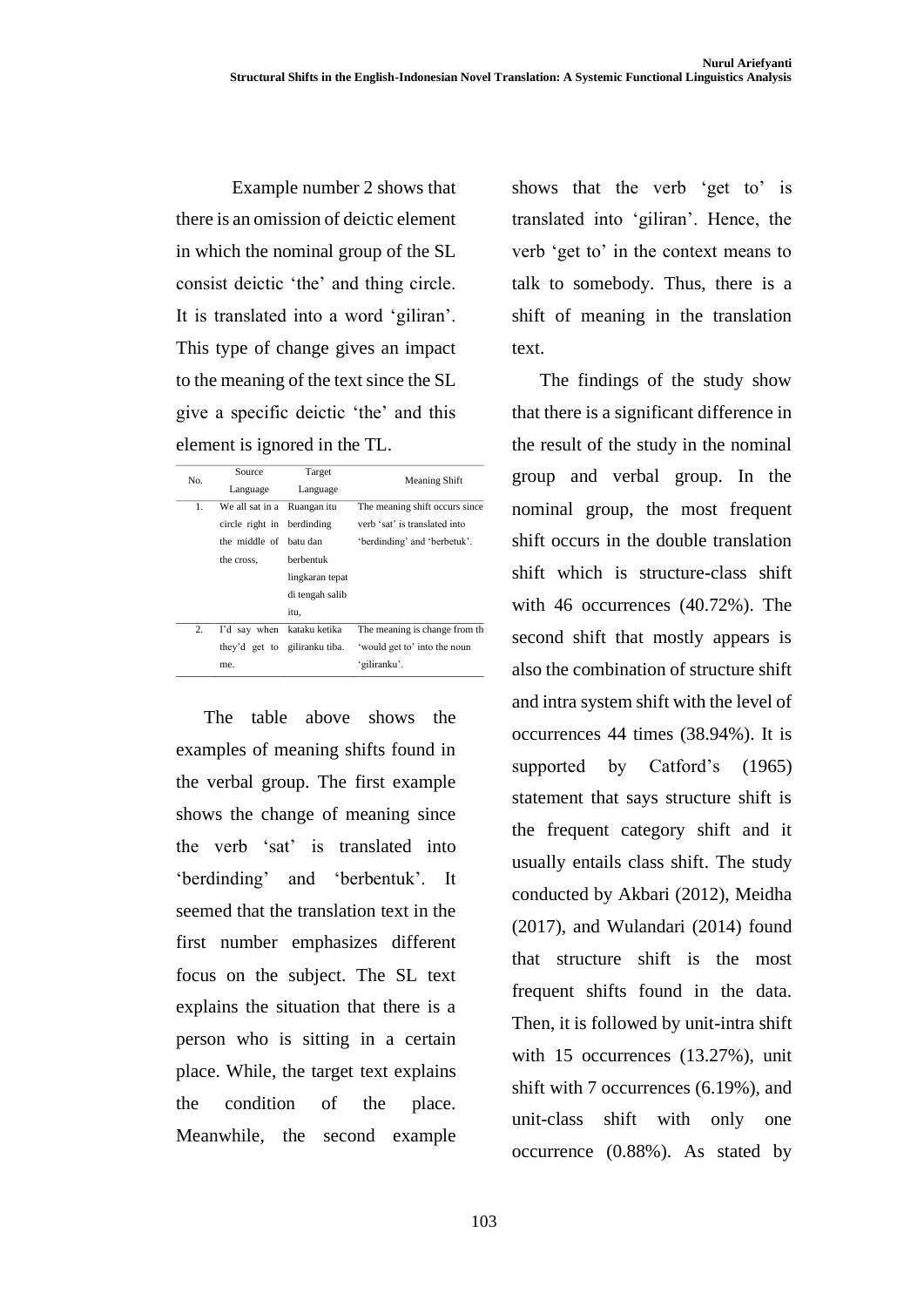Catford (1965) that system shift usually appear along with other types of shift, which are structure, class, and unit shift. In conclusion, the type of shift that mostly occurs in the nominal group is the double translation shift in which it appears in four types of shift. While, the type of shift that appears in a single translation shift is a unit shift that places in the second least shift found in the data.

In contrast to the result of the nominal group, the most frequent and least frequent type of shift of verbal group can be found in the single translation shift. The most frequent shift in the verbal group occurs in the intra-system shift type with 60 occurrences (70.59%). Then, the second mostly used shift occurs in the double-translation shift which is unitintra system with the level of occurrence is 15 times (15.29%). Then, it is followed by class-intra system shift with 6 occurrences (7.06%), level-intra system shift with 4 occurrences (4.71), and last is level shift with only 2 occurrences (2.35%). The reason of intra-system shifts is commonly found in the study is due to the different system of languages. For example, English language shows concept of time through the tenses shown in the verb. While, Indonesian simply uses additional information to state the time in which the action or the phenomenon take place.

Through adding other unit of analysis, other theory is also applied for the study. Therefore, an addition of other theory is expected to give a contribution to the analysis of structure shift since it broadens the focus of the study. The analysis of other element of a certain group is expected to give more insight of the impact of translation shift in the verbal group in the meaning making considering that translation shift can also be found in the different group besides nominal groups, in this case verbal groups.

The study concludes that the translator does not maintain the structure in order to get the equivalent meaning in the target text. This argument is supported by Newmark (1988) who states the aim of translation is to achieve equivalence effect. Therefore, the change of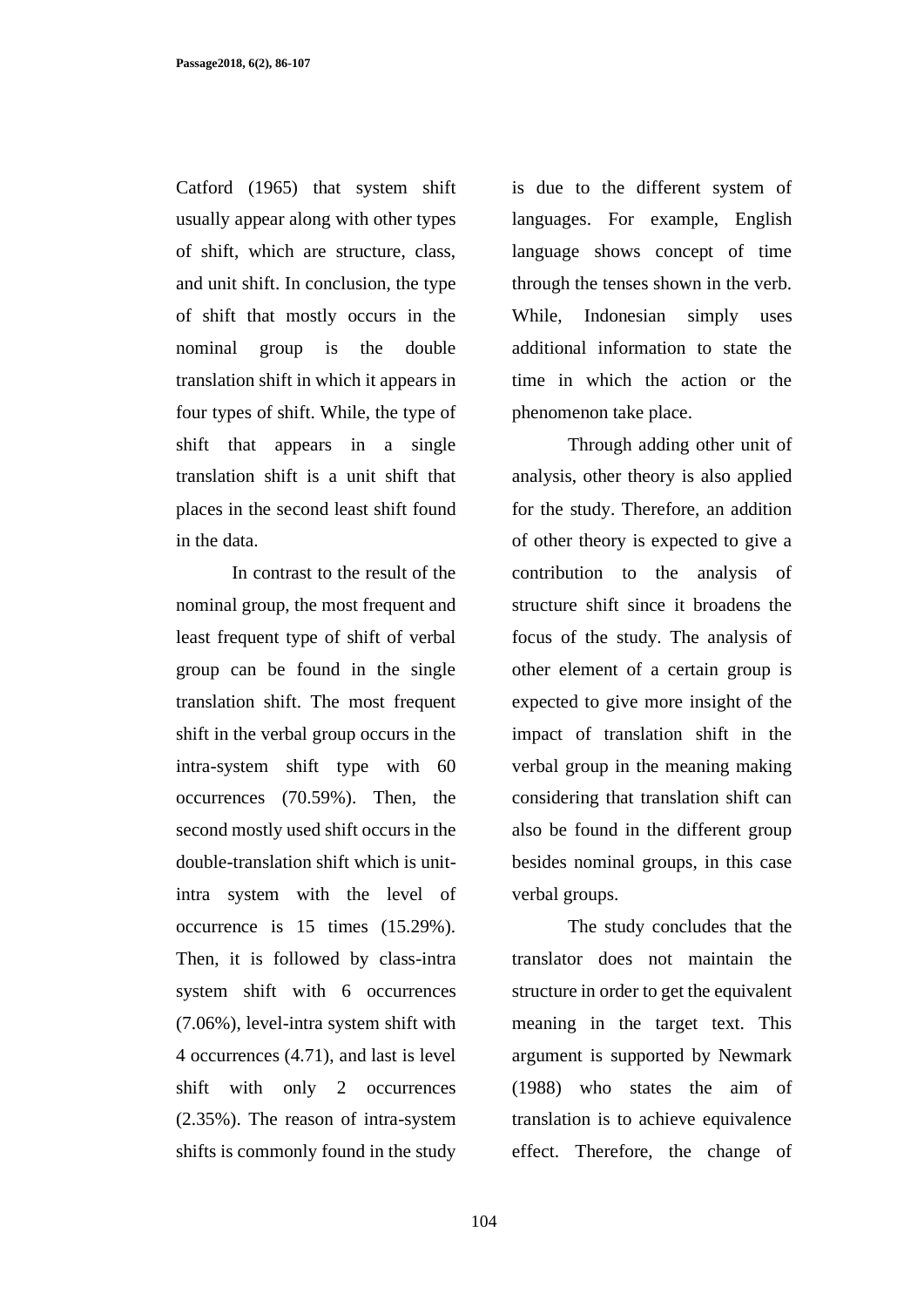structure in the target language text is to find the equivalent meaning of the SL text. In line with this, Rasyidie, Chikita, and Fridolini (2013) and Massoem and Shahbaiki (2013) say the shifts may appear in the translation and they are inevitable considering the nature of languages and variations. Even though meaning shifts occurred in the data, yet the occurrences does not give a significant impact to the translation since the occurrences of meaning shifts both nominal and verbal group are only 8 out of 150 clauses. Thus, the structural shifts of nominal and verbal groups slightly affect the meaning of the translated text.

## **CONCLUSION**

Translation is a process of rendering meaning from a source language text to another language. In the process of translating, there is an issue that becomes a main concern of the translators. One of the issue that is commonly found in the translation is shifting. Since translation deals with language and meaning, thus linguistic aspect is the focus on exploring the shifts in the translation.

The cause of shift, generally occurs since the different language structure may vary to one another. Translation studies related to linguistic aspects of language should be learned comprehensively since it is the main concern in dealing with translation text. Therefore, linguistic analysis can indicate how learning to translate requires linguistics knowledge of certain language as the expert translators conduct the translation.

## **REFERENCES**

- Akbari, M. (2012). Structural Shifts in the Translation of Children's Literature. *International Journal of Linguistics, 4*(2), 576-594. Retrieved from http://www.macrothink.org/jo urnal/index.php/ijl/article/do wnload/1911/pdf.
- Ardhani, T. (2015). *Translation Strategies Used in the English-Indonesian Translation of the Secret Life of Ms Wiz.* (bachelor's paper) Universitas Semarang, Semarang, Indonesia.
- Catford, J. C. (1965). *Theory of translation.* London: Oxford University Press.
- Cresswell, J. W. (2009). *Research design qualitative, quantitative, and mixed*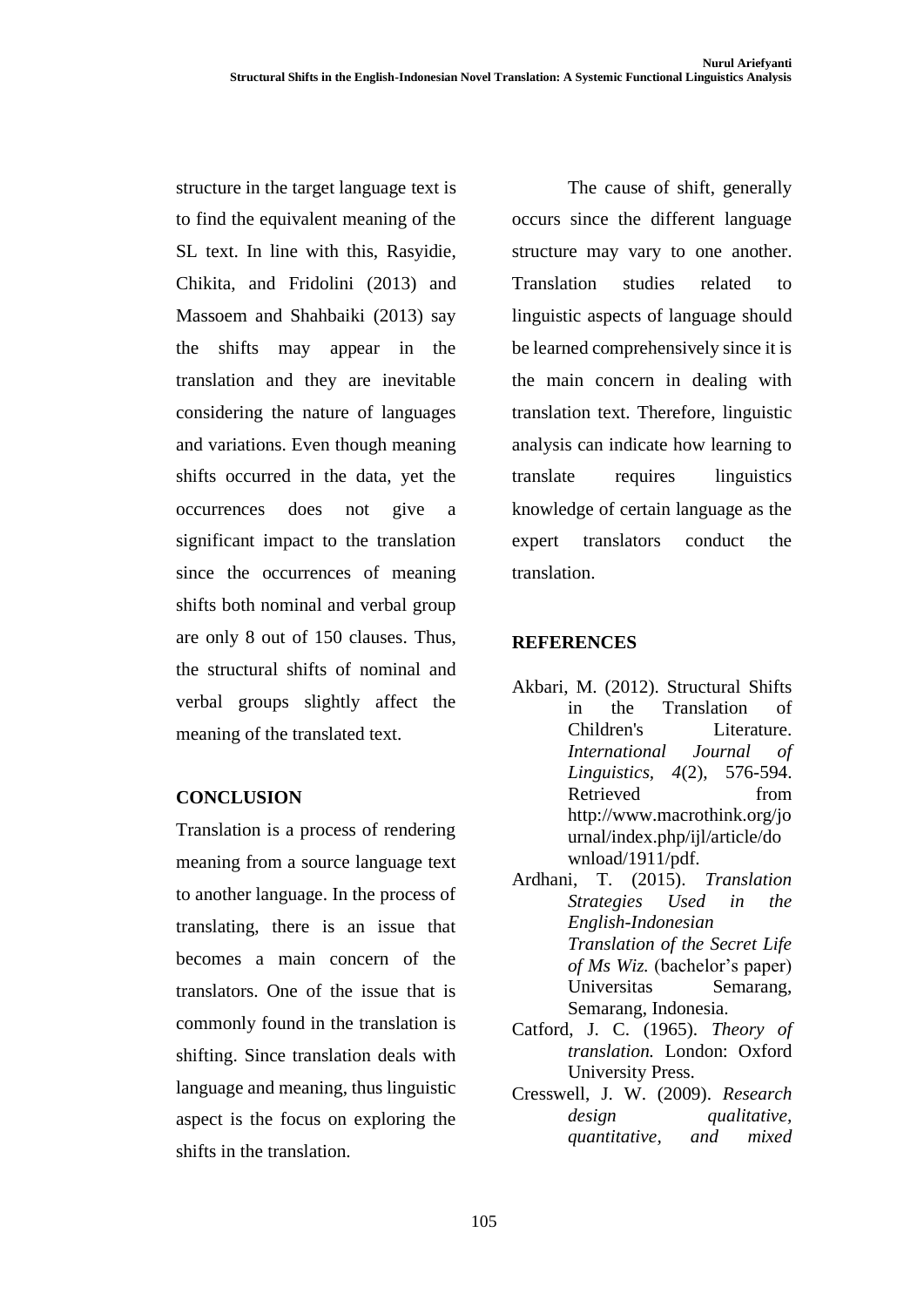*methods approaches* (3rd ed.). London: Sage Publication.

- Garry, E. (2014). *An analysis of methods and procedures of translation in novel "Harry Potter and the Half-Blood Prince".* (bachelor's paper) Universitas Brawijaya, Malang, Indonesia.
- Gerot, L., & Wignell, P. (1994). *Making sense of functional grammar.* Sydney: Gerd Stabler.
- Green, J. (2012). *The fault in our stars.* London: Penguin.
- Green, J. (2016). *The fault in our stars (*Nimpoeno, Trans*.).* Bandung: Qanita. (Original work published 2012)
- Halliday, M., & Matthiessen, C. M. (2004). *An introduction to functional grammar.* London: Hodder Arnold.
- Hatim, B., & Munday, J. (2004). *Translation: an advanced resource book.* London: Routhledge.
- Hijjo, N. F. (2013). *The analysis of grammatical shifts in translating English news into Arabic.* (bachelor's thesis), University of Malay, Kuala Lumpur, Malaysia.
- Iskartina, F. (2016). *A translation strategy analysis used in the kite runner novel* (bachelor's paper). Univeristas Muhammadiyah, Surakarta, Indonesia.
- Jakobson, R. (2004). On linguistic aspects of translation. In L. Venuti, *The Translation Studies Reader* (p. 524). London: Taylor & Francis e-Library. Retrieved from https://edisciplinas.usp.br/plu

ginfile.php/2753767/course/s ection/685743/jakobson1959 \_2004.pdf.

- Massoem, S. M., & Shahbaiki, A. (2013). Translation shifts in the Persian translation of a Tale of Two Cities by Charles Dickens. *Academic Journal of Interdiciplinery Studies*, 2(1), 391-398. Retrieved from http://www.mcser.org/journal /index.php/ajis/article/downlo ad/93/90.
- Meidha, M. P. (2017). *The translation shift analysis of nominal groups in The Martian movie subtitle* (bachelor's paper). Universitas Pendidikan Indonesia, Bandung, Indonesia.
- Newmark. (1988). *Textbook of translation.* Pearson Education.
- Nida, E. (1964). *Towards a science of translating.* (Lieden, Ed.) Netherland: E.J. Brill.
- Nugroho, R. A. (2016). *Translation strategies used in novel translation of the Return of Sherlock Holmes to Kembalinya Sherlock Holmes*  (bachelor's paper)*.* Universitas Dian Nuswantoro, Semarang, Indonesia.
- Rasyidie, F., Chikita, O. A., & Fridolini. (2013). Translation shifts in the novel "Mansfield Park" by Jane Austene translated by Berliani Mantili Nugrahani. *Juara Ilmu dan Budaya, 1*, 63-84. Retrieved from http://download.portalgaruda.

org/article.php?article=34098 0&val=4489&title=TRANSL ATION%20SHIFTS%20IN%